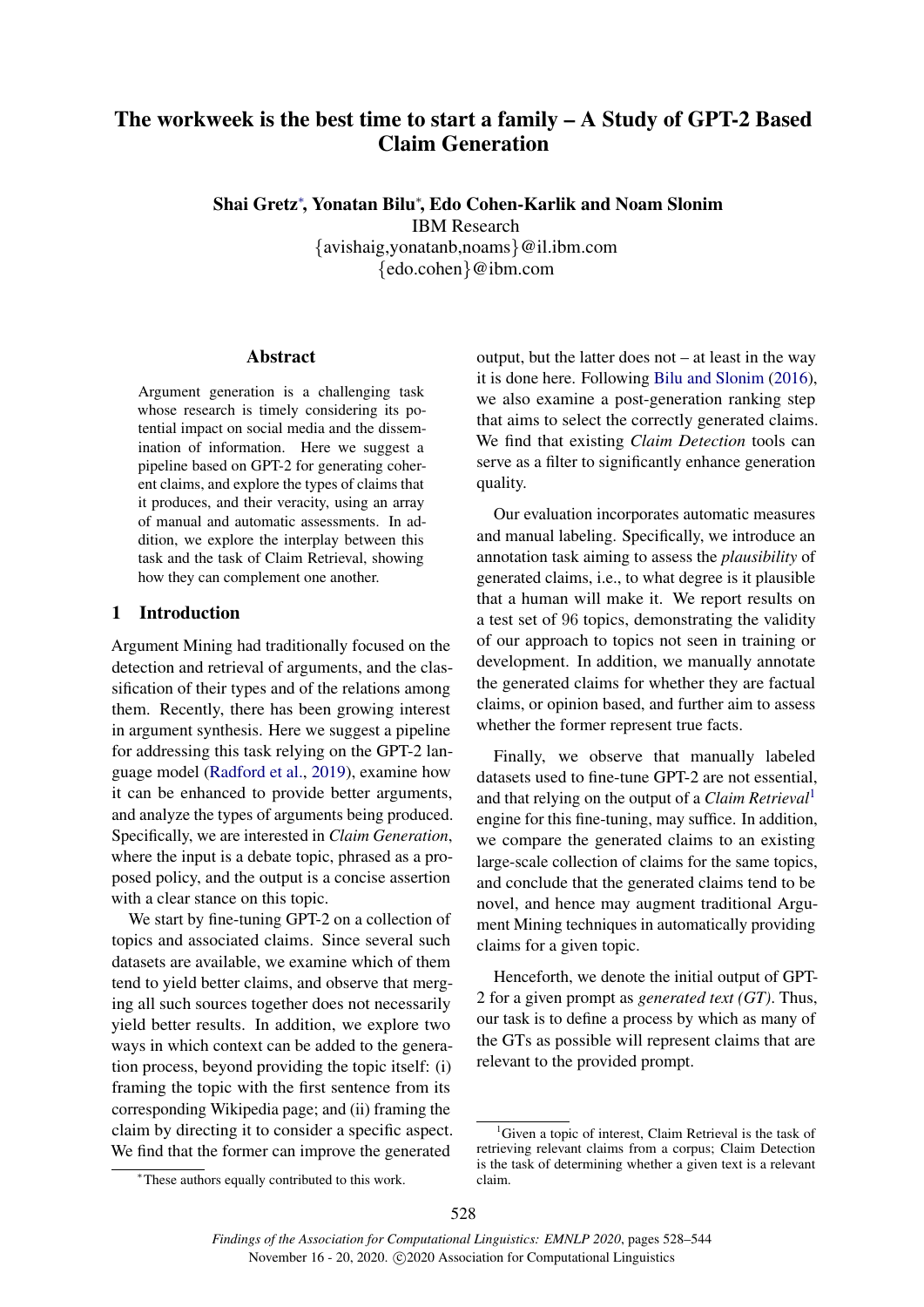### 2 Related Work

In classical Natural Language Generation (NLG) tasks – Machine Translation, Summarization, and Question Answering – the semantic content of the output strongly depends on the input. Argument Generation, alongside Story Generation [\(Fan et al.,](#page-9-1) [2018\)](#page-9-1), occupies a parallel venue, where the output should satisfy stylistic and rhetorical constraints – yet no well-defined semantic goal – with much room and desire for innovation.

Approaches to argument generation have included traditional NLG architectures [\(Zukerman](#page-10-1) [et al.,](#page-10-1) [1998;](#page-10-1) [Carenini and Moore,](#page-9-2) [2006\)](#page-9-2); assembling arguments from given, smaller argumentative units [\(Walton and Gordon,](#page-10-2) [2012;](#page-10-2) [Reisert et al.,](#page-10-3) [2015;](#page-10-3) [Wachsmuth et al.,](#page-10-4) [2018;](#page-10-4) [El Baff et al.,](#page-9-3) [2019\)](#page-9-3); welding the topic of the debate to appropriate predicates [\(Bilu and Slonim,](#page-9-0) [2016\)](#page-9-0); and using predefined argument templates [\(Bilu et al.,](#page-9-4) [2019\)](#page-9-4). Of particular interest is the generation of counter arguments, for which solutions include an encoderdecoder architecture [\(Hidey and McKeown,](#page-9-5) [2019\)](#page-9-5), which may be augmented by a retrieval system [\(Hua et al.,](#page-9-6) [2019;](#page-9-6) [Hua and Wang,](#page-9-7) [2018\)](#page-9-7), or alternatively offering "general purpose" rebuttal based on similarity to predefined claims [\(Orbach et al.,](#page-10-5) [2019\)](#page-10-5).

Concurrent with our work, and most similar, is [Schiller et al.](#page-10-6) [\(2020\)](#page-10-6), who frame the Aspect-Controlled Argument Generation problem as follows - given a topic, a stance and an aspect, generate an argument with the given stance towards the topic, which discusses the given aspect. They finetune CTRL [\(Keskar et al.,](#page-9-8) [2019\)](#page-9-8) over claims from 8 controversial topics, and mostly use automatic measures to assess claim generation over the same 8 topics. By contrast, here we are interested in a less restricted setting and explore the properties of the generated claims. Specifically, we fine-tune GPT-2 on claims coming from diverse sets of 71- 192 topics, and evaluate claims generated for 96 novel topics.

In this work, we assess the contribution of context to the quality of generated claims. In [Durmus](#page-9-9) [et al.](#page-9-9) [\(2019\)](#page-9-9), context is defined as the path from a thesis (topic) node to a leaf (claim) node in an argument tree. In this work, however, we consider only arguments of depth 1, directly addressing the topic, and leave context of larger depth to future work.

Additionally, for development and evaluation we

use human annotations alongside automatic measures, aiming to answer nuanced questions - is it plausible that the claims be asserted by a human? do the generated claims tend to be opinions or factual? and, when they are the latter, do they tend to be factually true?

#### <span id="page-1-2"></span>3 Experimental Details

#### <span id="page-1-1"></span>3.1 Data

We compare the performance of fine-tuning GPT-2 on three argument datasets, two publicly available and one proprietary.

**Rank-30k**. This dataset includes  $30k$  arguments for 71 topics, labeled for their quality [\(Gretz et al.,](#page-9-10) [2020\)](#page-9-10). For fine-tuning GPT-2 we consider all arguments with quality score (denoted there as WAscore)  $> 0.9$ , resulting in 10,669 arguments. These arguments are typically 1-2 sentences long.

**CE2.3k.** This dataset consists of 2.3 $k$  manually curated claims extracted from Wikipedia for 58 topics [\(Rinott et al.,](#page-10-7) [2015\)](#page-10-7). These claims are usually sub-sentence, concise phrases. We exclude claims for topics which are part of our dev set (see below). Further, we "wikify" each topic, i.e., automatically map each topic to a corresponding Wikipedia title [\(Shnayderman et al.,](#page-10-8) [2019\)](#page-10-8), and remove topics for which no such mapping is found. After this filtering, we remain with 1,489 claims for 29 topics.

LN55k. This proprietary dataset consists of 55,024 manually curated claims for the 192 topics in the train set of [Ein-Dor et al.](#page-9-11) [\(2020\)](#page-9-11). These claims were extracted from a corpus of some 400 million newspaper articles provided by LexisNexis, $<sup>2</sup>$  $<sup>2</sup>$  $<sup>2</sup>$  as done in [Ein-Dor et al.](#page-9-11) [\(2020\)](#page-9-11) for evi-</sup> dence rather than claims.

Whereas fine-tuning is done on varied datasources, for evaluation we focus on the dev and test topics from [Ein-Dor et al.](#page-9-11) [\(2020\)](#page-9-11). We exclude from both sets topics that are present in the Rank-30k dataset, resulting in a dev set of 35 topics and test set of 96 topics (see Appendix).

Throughout this work, we consider debatable topics which correspond to a single Wikipedia title, phrased as a suggestion for a policy – e.g., *We should increase the use of telemedicine*, or as a valuation analysis – e.g., *telemedicine brings more harm than good*.

<span id="page-1-0"></span><sup>2</sup>[https://www.lexisnexis.com/en-us/home.](https://www.lexisnexis.com/en-us/home.page) [page](https://www.lexisnexis.com/en-us/home.page)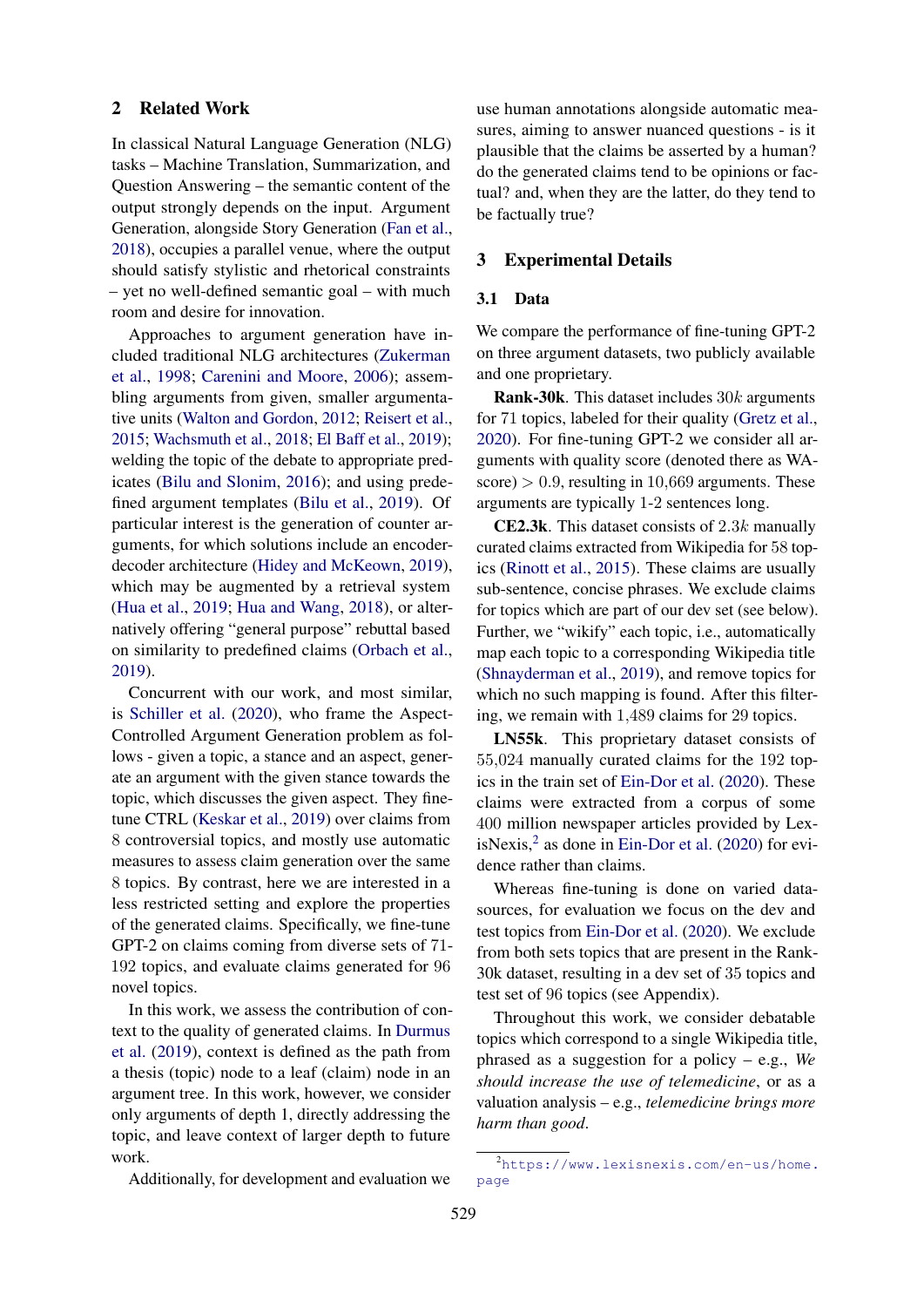### 3.2 Model

For all experiments we fine-tune the medium-size GPT-2-355M model [\(Radford et al.,](#page-10-0) [2019\)](#page-10-0), utilizing the gpt-2-simple library. $3$  In order for the model to condition on topics, we represent each (*topic*, *claim*) pair from the training data as a single sequence, separated by a delimiter. In generation, the model is provided with a prompt in the form of a topic followed by a delimiter. We used *top-k* truncation with  $k = 40$  and a conservative temperature of 0.7, to accommodate a more readable, coherent output, while maintaining a level of creativity. We leave exploring other sampling techniques (e.g., [Holtzman et al.](#page-9-12) [\(2019\)](#page-9-12)) to future work. We restricted the length of each generated text to 50 BPE tokens, as preliminary experiments showed that very few GTs were longer. In addition, GTs were cleaned by removing non-ascii characters, parenthesis, single quotation marks, and some other erroneous symbols.

### <span id="page-2-4"></span>3.3 Automatic Evaluation

For evaluation, we consider perplexity and prefix ranking accuracy [\(Fan et al.,](#page-9-1) [2018\)](#page-9-1), considering the claims extracted by [Ajjour et al.](#page-8-0) [\(2019\)](#page-8-0) alongside their listed topics. $4$  For prefix ranking accuracy we condition each such claim on its real topic, as well as on 9 other random topics, and compute the fraction of times where conditioning on the real topic yields the highest probability by the finetuned model. For both evaluation measures, we report statistics for 10 samples of 100 claims sampled uniformly. Importantly, this dataset is independent of all the ones examined here, and so presumably not biased in favor of any of them. Due to the difference in style and topics from the training sets, the fine-tuned models may exhibit high perplexity, so it should be taken as a comparative measure, rather than an absolute one.

In addition, we evaluate the GTs by their *quality* and *stance* scores. For obtaining a quality score, we fine-tune BERT [\(Devlin et al.,](#page-9-13) [2018\)](#page-9-13) on Rank-30k, as in [Gretz et al.](#page-9-10) [\(2020\)](#page-9-10). This score aims to capture how well the output is written, giving preference to grammar, clarity and correct spelling. For obtaining a stance score, we utilize a proprietary internal service, based on a BERT model fine-tuned over the LN55k claims which were manually labeled for stance [\(Bar-Haim et al.,](#page-9-14) [2017\)](#page-9-14). A positive score indicates that a claim supports the topic, a negative score that it contests it, while a score close to zero suggests no clear stance. Since we are only interested in whether or not a sentence has a clear stance, we take the absolute value of the score. For both scores, we report statistics for 10 samples of 100 GTs sampled uniformly from the respective set.

#### <span id="page-2-3"></span>3.4 Annotation Tasks

To further assess the quality of GTs we annotate their *plausibility* and *stance*. We do this in a cascade – only GTs considered plausible are subsequently annotated for their stance. The motivation for these two tasks is that together they enable us to assess the "claimness" of GTs, i.e., to determine to what extent the GTs represent coherent claims, relevant to the given topic. We used the Appen crowd-sourcing platform,<sup>[5](#page-2-2)</sup> with 7 annotators to annotate each GT. To control for annotation quality, we included hidden test questions, comprised of previously annotated rows with high confidence. Annotations by annotators with low accuracy on the test questions were removed (below 75% for plausibility and 80% for stance). Further, we relied on a channel of annotators which performed well on previous related tasks. For each task, we report inter-annotator agreement defined as the average Cohen's Kappa of annotators which have at least 50 common judgements with at least 5 other annotators.

Plausibility. In this task, given the GT only, without the context of its respective topic, the annotator should determine if it is plausible that a human would make this claim, considering grammar, coherence, and general "common sense". This task can be considered an extension of the *readability* task that is usually used to evaluate the quality of generated text (e.g., [Beers and Nagy](#page-9-15) [\(2009\)](#page-9-15)), while further asking to utilize common knowledge to judge that the content itself makes sense. For example, in the GT *making blood donation free will help promote primary care*, the notion of *making blood donation free* does not make sense as it is a voluntary act, hence the GT should be deemed implausible. A GT is considered plausible if  $> 70\%$ of the annotators considered it as such. The aver-

<span id="page-2-0"></span><sup>3</sup>[https://github.com/minimaxir/](https://github.com/minimaxir/gpt-2-simple) [gpt-2-simple](https://github.com/minimaxir/gpt-2-simple)

<span id="page-2-1"></span><sup>4</sup>This dataset contains 12,326 claims from 465 topics extracted from <debatepedia.org>. We rephrase topics therein to fit our phrasing by adding the text "We should support" before of the listed topic.

<span id="page-2-2"></span><sup>5</sup><www.appen.com>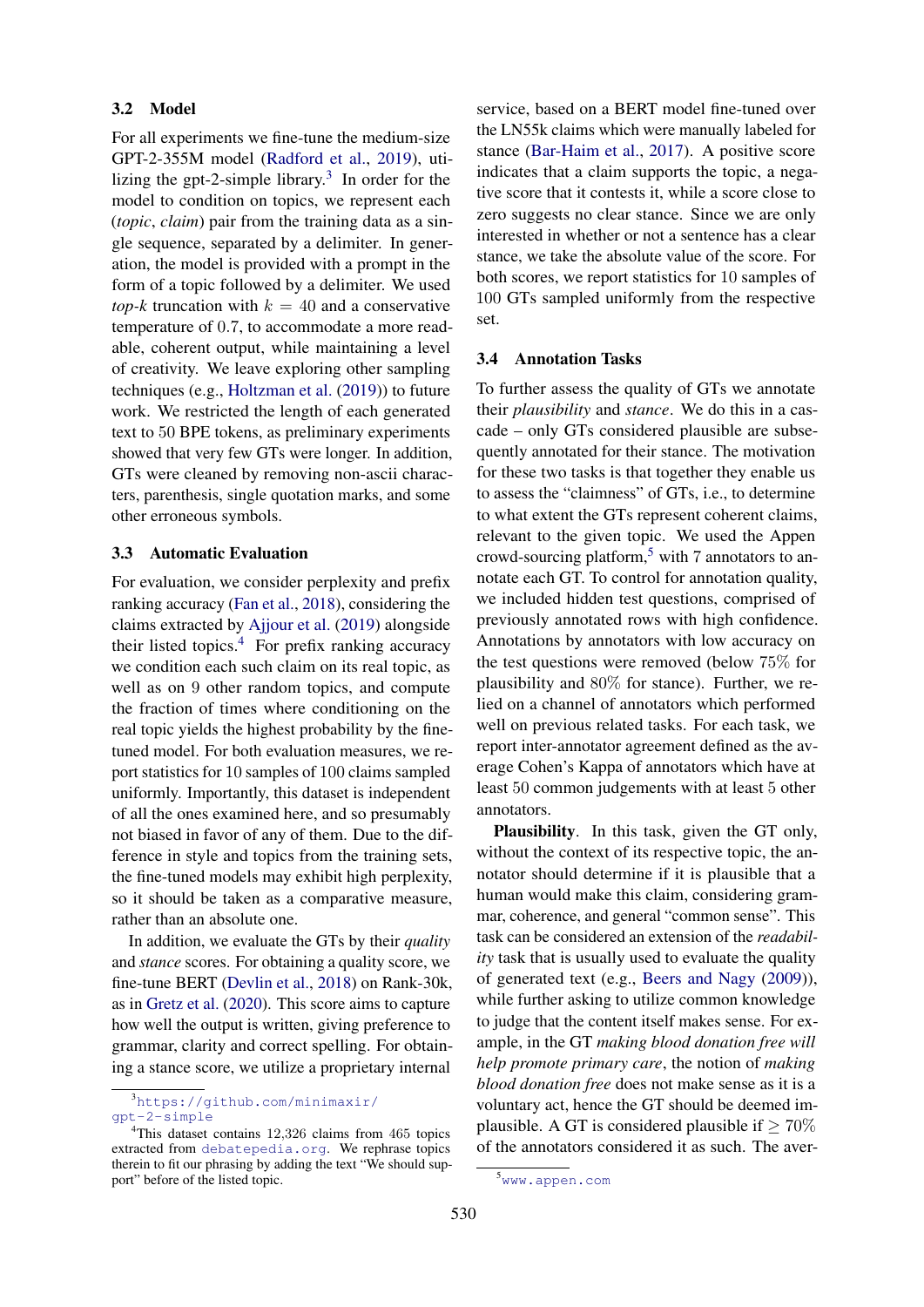age inter-annotator Cohen's Kappa obtained in this task is 0.37, which is common for such a subjective task (see, e.g., [Ein-Dor et al.](#page-9-11) [\(2020\)](#page-9-11) and [Boltuzic](#page-9-16) [and Snajder](#page-9-16) [\(2014\)](#page-9-16)).

Stance. In this task we presented the annotators with GTs that were considered plausible, together with their respective topics. Annotators were asked to determine if the text *supports* the topic, *contests* it, or does not have a stance towards it. The label of the GT is determined by the majority vote, and if there is no majority label, it is considered as having no stance. As in the automatic measure of stance, we are mainly interested in evaluating if a GT bears *any* stance towards the topic, thus we consider both *supports* and *contests* labels as positives when reporting stance. The average interannotator Cohen's Kappa obtained in this task is 0.81.

Table [2](#page-4-0) shows examples of three types of labeled GTs – plausible and stance-bearing; plausible with no stance; and implausible. The results of these annotation tasks are made available as part of this work.<sup>[6](#page-3-0)</sup> The complete annotation guidelines are shared in the Appendix.

# <span id="page-3-2"></span>4 Initial Generation

Our first question was to examine the impact of the data used for fine-tuning GPT-2, aiming to identify an effective model that relies on publicly available data, and a presumably superior one that further relies on proprietary data of a much larger size.

Publicly available data. We considered Rank-30k alone, and combined with CE2.3k. We fine-tuned GPT-2 for  $2k$  steps on the former, and  $4k$  steps on the latter. We denote the obtained models GPT-Rank and GPT-Rank-CE, respectively.

Proprietary data. We considered LN55k alone, as well as combined with all publicly available data. We fine-tuned GPT-2 for 8k steps on both. We denote the obtained models GPT-LN and GPT-ALL, respectively.<sup>[7](#page-3-1)</sup>

For each of the 4 models we generated a total of 175 GTs, 5 conditioned on each of the 35 dev topics. Note that the models are fine-tuned on datasets containing both supporting and contesting arguments, thus they may generate GTs of both stances

as well. The manual and automatic evaluation of these GTs is described next.

As seen in Table [1](#page-4-1) both proprietary models – fine-tuned on much larger datasets – yield more plausible and stance-bearing GTs than their counterparts.

Among the proprietary-based models, while GPT-ALL has an advantage in plausibility, perplexity, and prefix ranking accuracy, GPT-LN is better when considering the ratio of GTs which are both plausible and stance-bearing - with  $68\%$  (119/175) such GTs, compared to 62.3% (109/175) for GPT-2-ALL. It seems that adding more data, varied in type and style, could negatively impact the relevance and usefulness of GTs. Thus, we choose GPT-LN as the model to utilize for subsequent experiments.

As for the publicly-based models, GPT-Rank-CE has a small advantage in plausible and stancebearing GTs, compared to GPT-Rank. However, the performance of the latter is typically much better in the automatic measures. Especially, we note the advantage in predicted quality - as expected, generated arguments from the GPT-Rank model have higher quality, as both this model and the argument quality model were trained on a similar type of data. However, when adding the CE2.3k dataset to the training set, the quality of GTs declines. Thus, even though the differences between the two models are overall not substantial, we choose GPT-Rank for subsequent experiments.

It should be noted that there is a clear difference between the GTs of GPT-LN and GPT-Rank, as evident in Table [2.](#page-4-0) The former are short (12.4 tokens on average), and may contain utterances with as few as 3-4 tokens (as in the GT in row 3). By contrast, GTs generated by GPT-Rank contain 23 tokens on average, and 22/175 of them contain at least two sentences (as in the GT in row 4). In addition, shorter GTs tend to be plausible - on average, plausible GTs from GPT-LN have 12.1 tokens, compared to 15.4 tokens for implausible GTs. Likewise, plausible GTs from GPT-Rank contain 20.5 tokens, on average, compared to 26 tokens for implausible GTs.

We note that for all models, the predicted quality and stance strength are only slightly lower than their counterpart measures on the training set, suggesting that generation tends to maintain these values.

<span id="page-3-0"></span><sup>6</sup>[https://www.research.ibm.com/haifa/](https://www.research.ibm.com/haifa/dept/vst/debating_data.shtml) [dept/vst/debating\\_data.shtml](https://www.research.ibm.com/haifa/dept/vst/debating_data.shtml)

<span id="page-3-1"></span><sup>&</sup>lt;sup>7</sup>In section [8,](#page-8-1) we describe the retrieval of  $4.5k$  (ostensible) claims from Wikipedia using a proprietary Claim Retrieval server. These claims are included in GPT-ALL.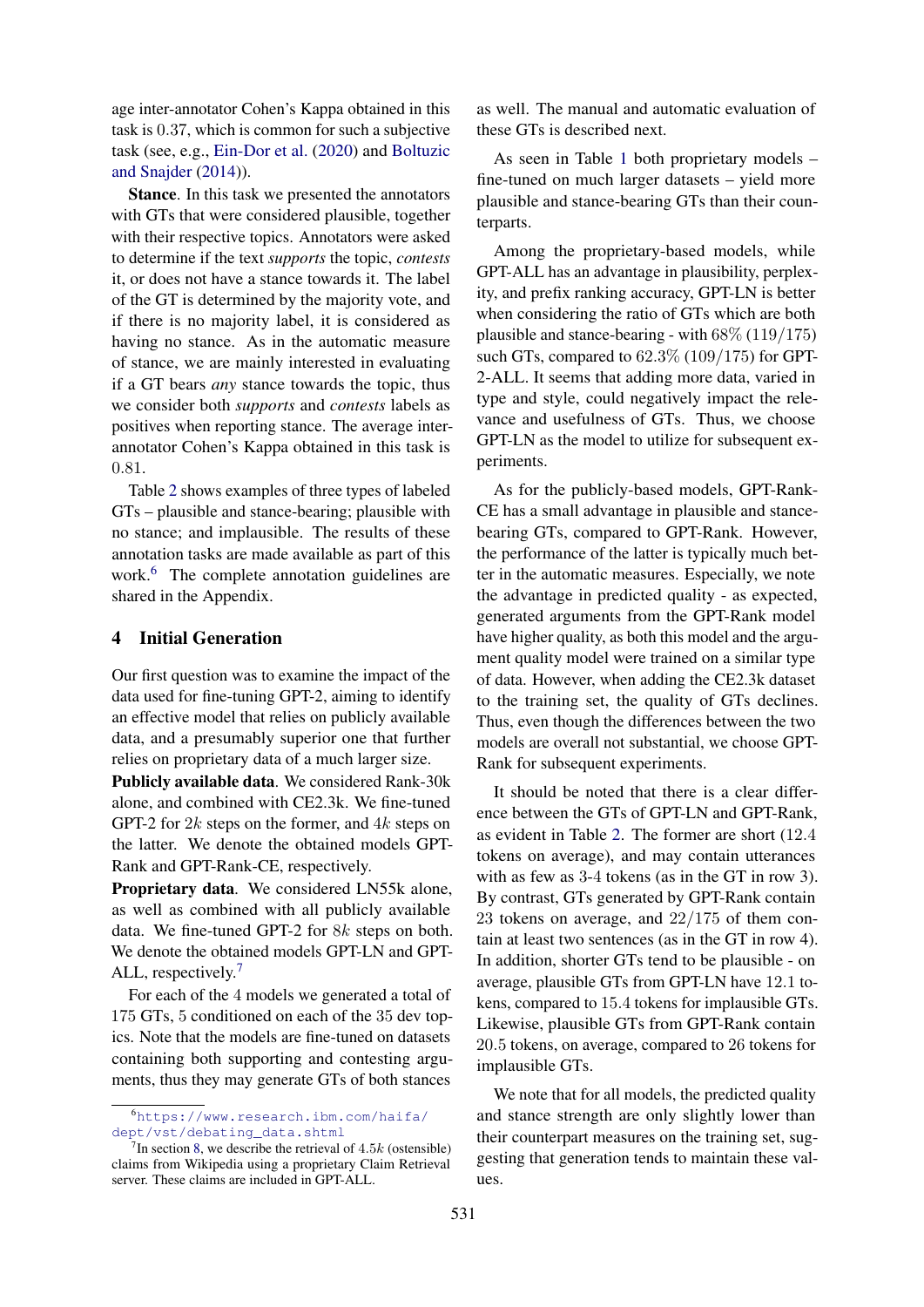<span id="page-4-1"></span>

|               | PL.    | $PL + ST$ | PPL.  | PR   | P-OU | P-ST | $P-OU^*$ | $P-ST^*$ |
|---------------|--------|-----------|-------|------|------|------|----------|----------|
| <b>GPT-LN</b> | 75.4\% | 68%       | 188.9 | 0.69 | 0.75 | 0.99 | 0.78     | 1.00     |
| GPT-ALL       | 78.9%  | $62.3\%$  | 82.7  | 0.74 | 0.76 | 0.97 | 0.79     | 1.00     |
| GPT-Rank      | 53.1\% | 51.4\%    | 150.8 | 0.75 | 0.85 | 0.99 | 0.85     | 1.00     |
| GPT-Rank-CE   | 64.6%  | 54.9%     | 388.4 | 0.65 | 0.8  | 0.98 | 0.84     | $1.00\,$ |

Table 1: Results on the dev set of models fine-tuned on proprietary (top 2) and publicly available (bottom 2) data sources. PL = ratio of plausible claims,  $PL + ST =$  ratio of plausible and stance bearing claims,  $PPL =$  perplexity, PR = prompt ranking accuracy, P-QU = predicted quality, P-ST = predicted (absolute) stance. Asterisk indicates values for the training set.

<span id="page-4-0"></span>

| <b>Topic</b>         | GT                                                               | Model         | Label             |
|----------------------|------------------------------------------------------------------|---------------|-------------------|
| We should abandon    | A proper democracy is good for the country                       | <b>GPT-LN</b> | Plausible<br>and  |
| democracy            |                                                                  |               | has stance        |
| We should lower the  | the age of majority in the country was lowered to 18             | <b>GPT-LN</b> | Plausible with    |
| drinking age         |                                                                  |               | no stance         |
| We should ban free   | free newspapers reduce crime                                     | <b>GPT-LN</b> | Implausible       |
| newspapers           |                                                                  |               |                   |
| We should increase   | we need regulation to make sure our country is protected.        | GPT-Rank      | Plausible<br>and  |
| government regula-   | with more government involvement in our daily lives, busi-       |               | has stance        |
| tion                 | nesses can hire more workers and produce more output.            |               |                   |
| We should fight for  | the liberation of Palestine will be impossible if the Palestini- | GPT-Rank      | Plausible<br>with |
| Palestinian indepen- | ans are ruled by corrupt Israeli and Palestinian governments     |               | no stance         |
| dence                |                                                                  |               |                   |
| We should ban lot-   | lotteries are a great way for children to learn about different  | GPT-Rank      | Implausible       |
| teries               | cultures and find similar things to do                           |               |                   |

Table 2: Examples of GTs generated by the GPT-LN and GPT-Rank models, labeled for plausibility and stance.

### 5 Adding context

Can we improve GTs by conditioning their generation on more context? To evaluate this hypothesis we considered two context variations, one in which we frame the topic and the other in which we frame the claim.

Framing the topic. We prepend to the topic the first sentence from the Wikipedia page describing the topic, to explore whether this added knowledge could guide models to generate more relevant and meaningful GTs. The motivation for selecting the first sentence from Wikipedia is to provide the model a concise guidance towards the respective topic via the main terms it may relate to, which usually appear in the first Wikipedia sentence. The relevant Wikipedia page is found by Wikifying the topic, as described in §[3.1.](#page-1-1)

Framing the claim. We also tried to append to the topic a short sentence describing an aspect relevant to discussing it, hypothesizing that adding a concrete aspect will guide the generation process in that direction. Unfortunately, this did not work well, and details are deferred to the appendix.

Evaluation: We fine-tune GPT-2 from scratch on the modified training data of Rank-30k and LN55k and refer to the new models as *GPT-Rank-FWS*, *GPT-LN-FWS* (First Wikipedia Sentence, when framing the topic). We generate a sample of 5 (*GPT-Rank-FWS*) or 10 (*GPT-LN-FWS*) GTs per dev topic.

Results: Table [3](#page-5-0) presents the results for the FWS models. For both FWS models the perplexity has improved, as well as the plausibility of GTs, presumably, since the added context helps to avoid some illogical phrases. For example, the GT *The human condition is the greatest human achievement* for the topic *We should subsidize the human mission to Mars* which was generated by GPT-LN was considered implausible, whereas all GTs for this topic generated by GPT-LN-FWS were considered plausible. After stance labeling, the advantage of GPT-LN-FWS remains, while GPT-Rank-FWS performs slightly worse. In addition, the GPT-Rank-FWS is slightly worse in predicted quality and stance. Thus, for further experiments, we chose the GPT-LN-FWS and GPT-Rank models.

### 6 Factual, Opinion, and Generic Claims

An interesting facet when considering argumentative claims, is whether they attempt to convey facts, or rather personal opinions. Thus, we explored if GTs generated by our two models are characterized as more factual or opinionated. Further,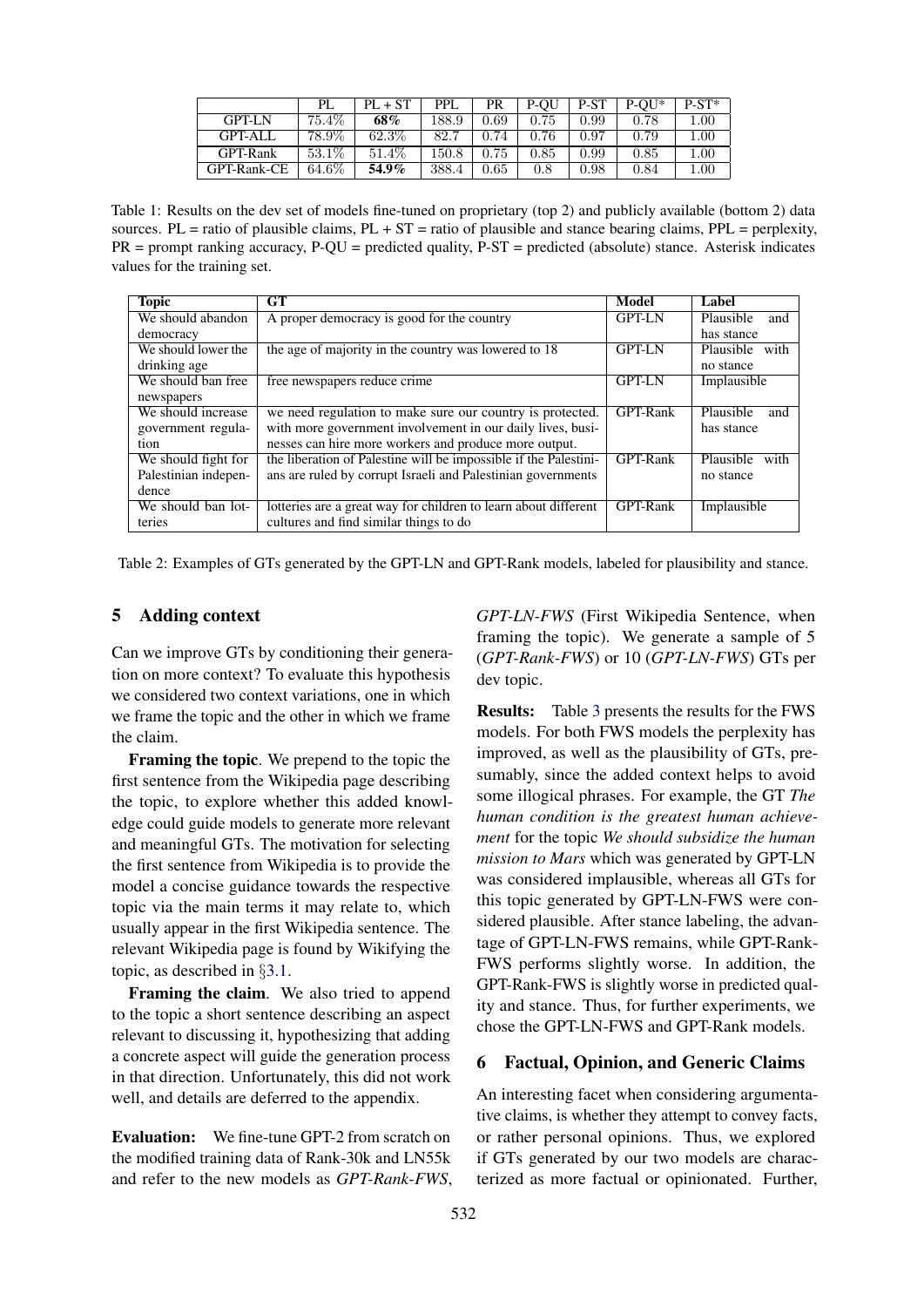|                   | PL.      | $PL + ST$ | PPL.  | <b>PR</b> | P-OU | P-ST |
|-------------------|----------|-----------|-------|-----------|------|------|
| <b>GPT-LN</b>     | $76.6\%$ | 66.3%     | 188.9 | 0.69      | 0.75 | 0.99 |
| <b>GPT-LN-FWS</b> | 85.1%    | $73.1\%$  | 88.6  | 0.74      | 0.76 | 0.99 |
| GPT-Rank          | 53.1\%   | $51.4\%$  | 150.8 | 0.75      | 0.85 | 0.99 |
| GPT-Rank-FWS      | $58.9\%$ | 49.7%     | 71.6  | 0.76      | 0.83 | 0.97 |

<span id="page-5-0"></span>Table 3: Results on the dev set of models with and without conditioning on the first sentence of the Wikipedia page corresponding to the topic. Column titles as in Table [1.](#page-4-1) For GPT-Rank we used 175 GTs as per Section [4.](#page-3-2) For GPT-LN, data includes an additional 175 GTs. Hence, numbers here differ from Table [1.](#page-4-1)

given growing concern over misuse of language models such as GPT-2 to spread fake news and misinformation [\(Zellers et al.,](#page-10-9) [2019;](#page-10-9) [Solaiman et al.,](#page-10-10) [2019\)](#page-10-10), we assessed the truth value of GTs deemed factual. For this purpose, we first sampled 200 plausible and stance-bearing GTs each generated by GPT-LN-FWS and GPT-Rank, respectively, and annotated all 400 GTs for being an opinion or (ostensibly) factual, using the Appen platform, and relying on similar annotation controls as described in §[3.4.](#page-2-3) The results of this annotation task are made available as part of this work, and the annotation guidelines are shared in the Appendix. The average inter-annotator agreement was 0.25.

When considering labels with a majority vote of at least 70%, 70 of the GTs generated by GPT-Rank are considered factual and 63 opinion, as opposed to 46 and 105 of those generated by GPT-LN-FWS, respectively. A possible explanation is that Rank-30k claims – on which GPT-Rank was fine-tuned – tend to be more elaborate and explanatory, describing a cause and effect that correspondingly yields more factual GTs; e.g., the GT *genetic engineering can help further scientific developments in cancer treatment, as well as improve the long term prognosis of such diseases as help maintain a safe and effective regulatory regime for their development*, for the topic *We should further exploit genetic engineering*. By contrast, LN55k claims are often short and concise, and perhaps more prone to express the journalist opinion; hence, training on these data yields more opinionated GTs, e.g., *the "sex" revolution has failed* or *the gender pay gap is unfair*. Indeed, the average number of tokens in factual GTs is 17.3, compared to 14.2 for opinion GTs.

Next, we aimed to assess whether factual GTs are indeed true. A random sample of 23 and 40 factual GTs generated by GPT-LN-FWS and GPT-Rank, respectively, were labeled for their truth value by a professional debater experienced in this task, that also was asked to assess whether the "fake facts" were nonetheless common in contemporary

discourse.

Of the 23 GPT-LN-FWS GTs, 13 were considered true, the others being a mix of false or nonfactual GTs. The true GTs include some simple, almost trivial statements such as *Speed limits are designed to help reduce road fatalities*, or more evidence-based facts such as *rat poisons have been linked to the development of Parkinson's disease, Alzheimer's disease and migraines*. Among the 4 false GTs, it is interesting, albeit perhaps unsurprising, to find that 2 were marked as common in discourse: *Flu vaccinations are associated with higher rates of adverse drug reactions and serious health complications*, and *poly-amorous relationships are linked to higher levels of sexual risk*.

For the 40 GPT-Rank factual GTs, 21 were deemed true. Overall, the ratio of true GTs is similar to that of GPT-LN-FWS GTs. It seems that some of the other GTs are mixed, characterized by opening with an opinionated statement, which is followed by a factual claim, e.g., *we should not abandon chain stores* (Opinion) *as they provide a steady supply of goods and services to the community* (True fact). One of the 3 false GTs could be considered common in discourse, *the alternative vote would cause voters to be disenfranchised*.

The aforementioned short GTs suggested that GTs tend to be rather generic, in the sense that stating that something "has failed" or "is unfair", can be done (coherently) for a great variety of contexts. Indeed, such GTs are reminiscent of those generated by [Bilu and Slonim](#page-9-0) [\(2016\)](#page-9-0). To assess to what extent such GTs are generic, we sampled 100 of them, and annotated them ourselves. In this sample, 54 of the GTs were deemed generic, suggesting that such GTs are prevalent, but by no means the only types of texts being generated.

### 7 The Complete Pipeline

### <span id="page-5-1"></span>7.1 Ranking Generated Claims

So far we have assessed the overall ability of the models to generate relevant claims. A natural ques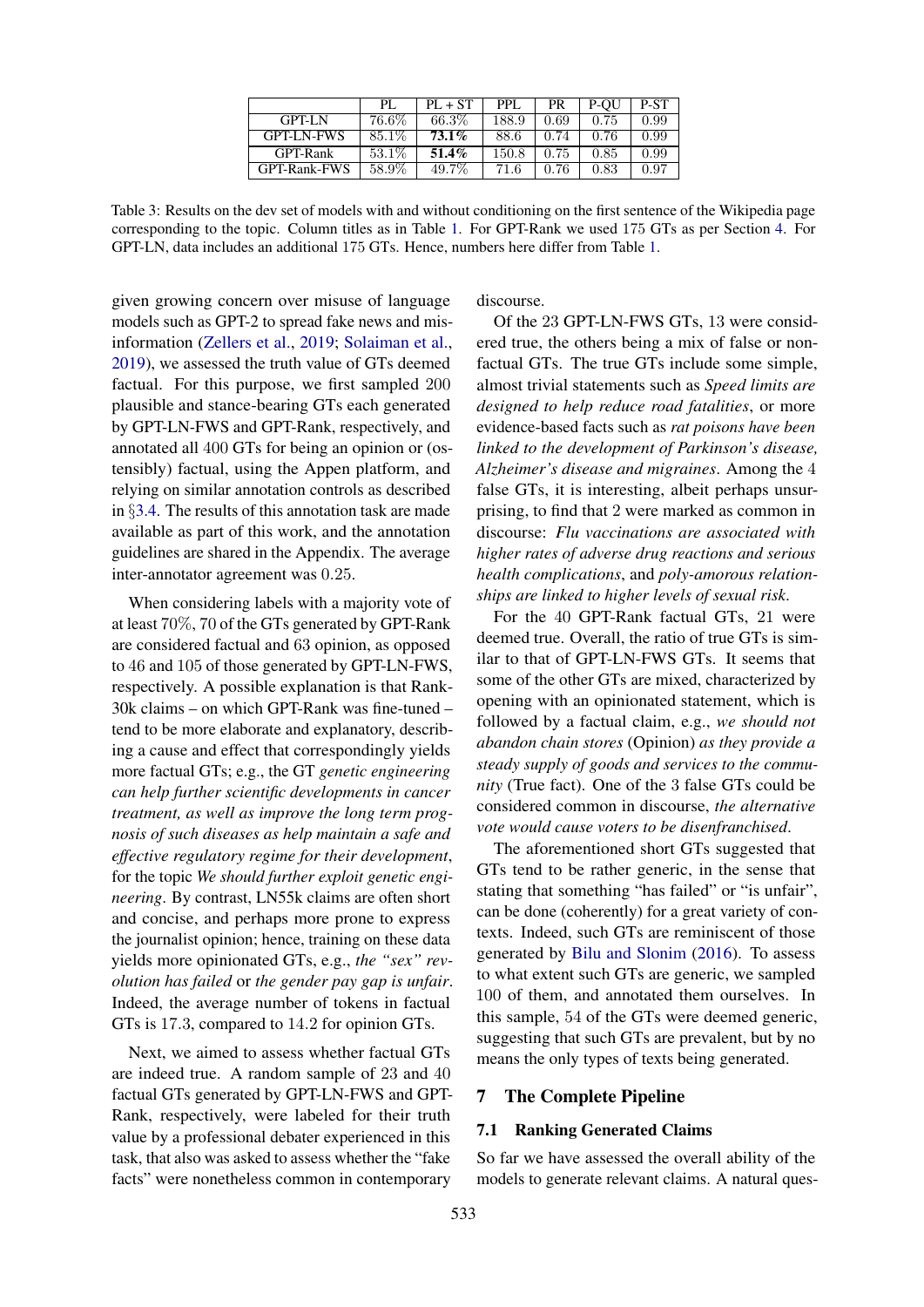tion is whether one can efficiently rank the obtained GTs, retaining only the most attractive ones for downstream tasks. This could be considered somewhat analogous to Claim Retrieval tasks, where first a large amount of argument candidates is retrieved, and are then ranked according to their relevance (e.g., [Levy et al.](#page-10-11) [\(2014\)](#page-10-11); [Stab et al.](#page-10-12) [\(2018\)](#page-10-12); [Ein-Dor et al.](#page-9-11) [\(2020\)](#page-9-11)).

We considered three existing models for ranking GTs - the argument quality and stance models described in §[3.3,](#page-2-4) and a Claim Detection (CD) proprietary service, obtained by training a BERT model on LN55k. The data for training the model is augmented with negative samples from the same corpus – sub-sentential fragments which were labeled as non-claims. The objective of the model is to differentiate between claims and non-claims, and is similar to that described in [Ein-Dor et al.](#page-9-11) [\(2020\)](#page-9-11) for Evidence detection. For evaluation we considered GTs generated on the dev set by GPT-Rank and GPT-LN-FWS for which we had a definite label for relevance to the topic. Specifically, GTs which were annotated as "implausible" by a majority of annotators were assigned a label of 0. GTs which were annotated as plausible, and then annotated for stance, were labeled according to the latter annotation: 1 if they were annotated as *Pro* or *Con*, and 0 otherwise. In total, we considered 211 positive and 120 negative GTs.

Overall, the CD score is best correlated with the labels - Pearson's  $\rho = 0.41$ , compared to 0.12 for (absolute) stance, and 0.01 for argument quality. In addition, we ranked the GTs within each topic w.r.t each score, and calculated the ratio between the number of positives in the top 3 and bottom 3. As before, CD is preferred, with 81/40 positives in the top/bottom, compared to 70/56 (stance) and 71/67 (argument quality). See a short discussion about this result in the Appendix.

Accordingly, we defined the generation pipeline as follows: (i) Fine-tune GPT-2 to obtain GPT-Rank (Model-1) or GPT-LN-FWS (Model-2); (ii) Generate with the topic as a prompt (Model-1), or prepend the – automatically extracted – first sentence of the associated Wikipedia article to the topic and use the resultant text as a prompt; (iii) rank the obtained GTs according to their CD score. In principle, one could set a strict threshold on the CD score, and generate a large number of texts until a sufficient number pass this threshold. We plan to investigate this direction in future work.

<span id="page-6-0"></span>

|                   | РI     | $PL + ST$ | P-OU | P-ST       |
|-------------------|--------|-----------|------|------------|
| <b>GPT-LN-FWS</b> | 82.4\% | 79.5.     | 0.78 | 0.97       |
| GPT-Rank          | 58.8%  | 57\%      | 0.85 | $\rm 0.98$ |

Table 4: Results on the test set of the GPT-LN-FWS and GPT-Rank models, with ranking using the claim detection model. Column titles as in Table [1.](#page-4-1)

### 7.2 Test Set Results

With the above pipeline, we now proceed to generate 20 GTs for each of the 96 topics in the test set, using the GPT-LN-FWS and GPT-Rank models. We then take the top 7 GTs according to the CD score, per topic, resulting in 672 GTs overall for each model. As done for the dev set, we label these GTs for plausibility and stance, as well as calculate their predicted quality and stance.

Results are presented in Table [4.](#page-6-0) The overall ratio of GTs perceived as both plausible and carrying stance for the GPT-LN-FWS model and the GPT-Rank model are 79.5% and 57%, respectively, conveying the advantage of fine-tuning on much larger data (see the appendix for examples). In addition, our test set results echo the results obtained on the dev set, suggesting that our analysis on the dev set is relevant for the test set as well, and that our models generalize well to unseen topics.

#### 8 Claim Generation vs. Claim Retrieval

Given a controversial topic, Claim Generation and Claim Retrieval both aim to provide claims pertaining to it. It is therefore interesting to understand the interplay between the two tasks. Specifically, thinking of Claim Generation as a mean to augment the output of Claim Retrieval, we ask whether GTs tend to be novel, or a repetition of retrieved claims, and how does the quality of the two compare. In addition, we explore how Claim Retrieval can facilitate the training of the Claim Generation pipeline suggested in this work.

How novel are the generated claims? Similar to the manually-curated claims of the LN55k dataset, we also had access to such claims pertaining to 34/35 topics in the dev set (henceforth, the LN claims). For comparison we used 169 GTs  $(5)$ per topic, one duplicate removed) from the GTs generated by GPT-LN for these 34 topics (see Section §[4\)](#page-3-2). To measure similarity between GTs and LN claims we fine-tuned BERT on a Semantic Text Similarity benchmark [\(Cer et al.,](#page-9-17) [2017\)](#page-9-17). The resultant model was used to find for each GT the top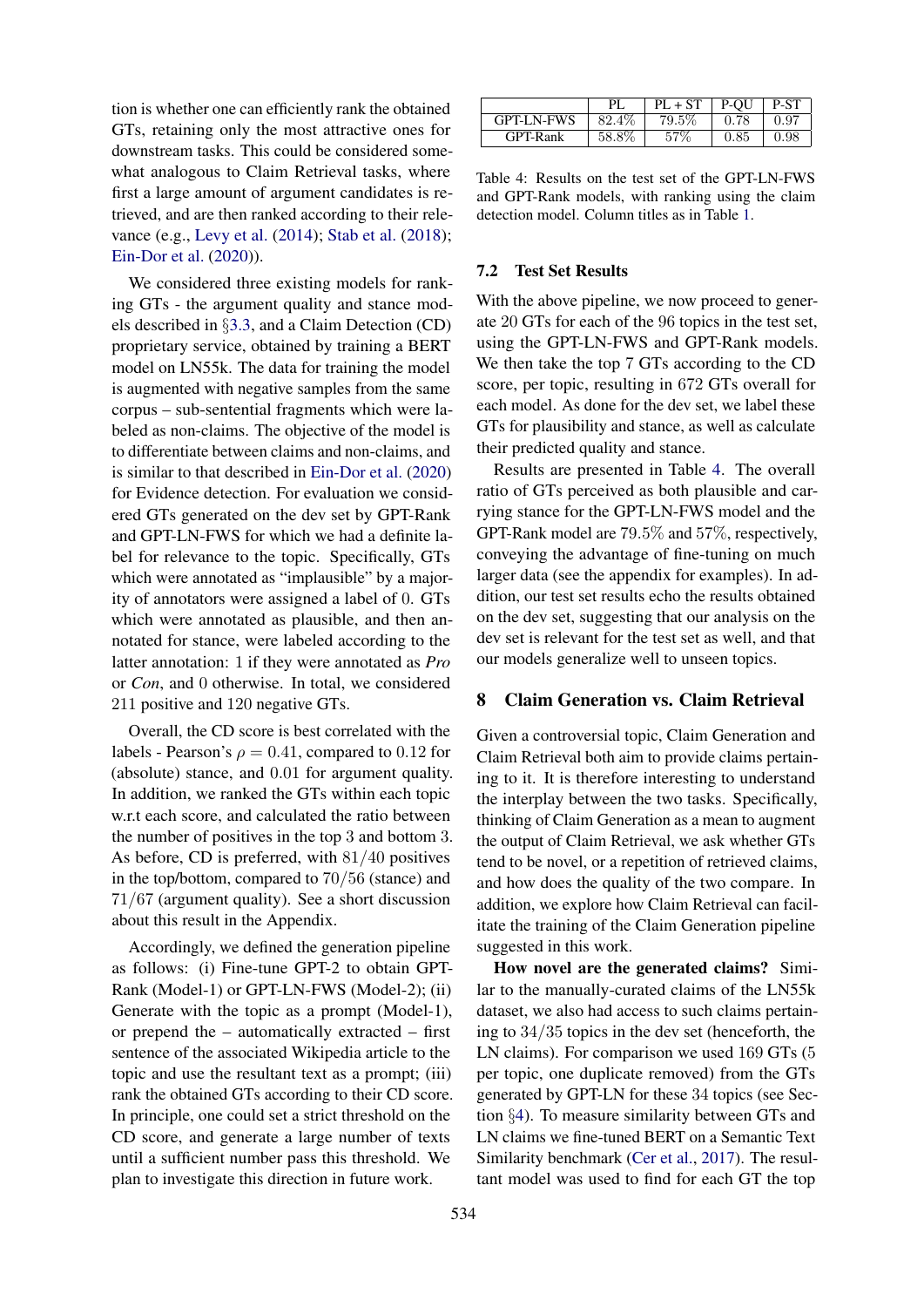matching LN claim. Manual examination suggests that a score of 0.75 roughly differentiates pairs with semantically similar claims and those which are not (Table [5\)](#page-8-1). Note that semantically similar claims may still have opposing stance, but in this case we also consider the GT as appearing in the corpus (in its negated form).

Taking all pairs with score  $\geq 0.75$ , we get that only 20/169 of the GTs have a semanticallysimilar counterpart among the LN claims, suggesting that GTs tend to be novel. Moreover, we see that the match score is well correlated with the number of annotators who labeled a GT as plausible (Pearson's  $\rho = 0.31$ ) or as having a stance  $(\rho = 0.47)$ . Similarly, in general, 127/169 GTs were determined by human annotators to be plausible and 114/169 as having a stance. In comparison, 19/20 GTs with match score  $\geq$  0.75, were deemed both plausible and as having a stance. This suggests, as may be expected, that GTs are more likely to represent valid claims if they already appear in some phrasing within a human-authored corpus. Future work might use this to validate GTs, or, conversely, to guide claim retrieval.

How good are the generated claims? Having matched GTs to "real" claims allows us to compare not only their novelty, but also their quality. Namely, for each of the 169 pairs we asked crowd annotators which of the two claims "would have been preferred by most people to discuss the topic?", using the same process as in section §[3.](#page-1-2) Among these pairs, in 41 cases both claims appeared to be similarly good (a 3:4 split); in 57 the GT is preferred; and in 71 the LN claim is considered better. Among the 20 pairs which are highly similar, in 4 both claims are equally good, in 13 the GT is better and in 4 the LN claim is preferred. Thus, at least in this small sample, when the two claims are conveying a similar message, human annotators seem to prefer the GPT-2 version over the human authored one.

Can claim retrieval facilitate generation? The suggested pipeline assumes access to a dataset of actual claims to fine-tune GPT-2. However, initial analysis suggest that even with no *a-priory* labeled data, having access to a high quality Claim Retrieval engine, can be enough to facilitate Claim Generation. Using a propriety Claim Retrieval server, we first query Wikipedia to retrieve sentence candidates, in a similar process to that described in [Ein-Dor et al.](#page-9-11) [\(2020\)](#page-9-11) for retrieving Evidence

candidates. We then rank them according to the Claim Detection model described in §[7.1.](#page-5-1) Overall, we obtain 4427 (ostensible) claims from Wikipedia for the 192 train topics. We fine-tuned GPT-2 on them, and evaluated the results as done for the other datasets (§[4\)](#page-3-2). Since these data are not manually curated, some of the texts used for fine-tuning are not actual claims. Nonetheless, human annotators deemed 124/175 GTs as plausible; average perplexity is 264, mean prefix ranking accuracy is 0.61, and average argument quality is 0.75. These results are comparable to those obtained over the much larger Rank-30k dataset, suggesting that a good solution to the Claim Retrieval task embodies a good solution to the Claim Generation task.

# 9 Further observations

What characterizes implausible GTs? We considered the 51 GPT-LN-FWS test-set GTs which were deemed implausible. More than half seem to contradict common sense, often by connecting pairs of unrelated terms as in the titular *the workweek is the best time to start a family*, for the topic *We should increase the workweek*; or via connecting related terms in an odd manner as in *LGBT adoption is a critical component of a child's life* for the topic *We should legalize LGBT adoption*. Other reasons for implausibility include weird phrasings (e.g., *the housing in public housing is disastrously unaffordable*) and bad grammar (e.g., *that the benefits of the MRT network outweigh its costs*).

COVID-19 debates. Our pipeline relies heavily on the massive pre-training of GPT-2, that naturally included sentences pertaining – at least to some extent – to topics in our dev and test sets. It is therefore interesting to examine the GTs obtained for topics which were presumably less abundant in the pre-training data. Hence, while sheltering at home, we have generated 20 GTs for each of the following two topics: *We should subsidize the COVID-19 drug development* and *Coronavirus face masks should be mandatory* using the GPT-LN-FWS model. For the first topic, only 4 of the 20 GTs were coherent and relevant, while many of the others talked about HIV, alluded to the opioid crisis, or were outright absurd – *the use of artificial sweeteners in food should be a crime*. The four "good" ones were of generic form, yet some showed an ability to extrapolate to relevant terms, without them being mentioned explicitly in the prefix. For example, in the GT *the COVID-19 vaccine will*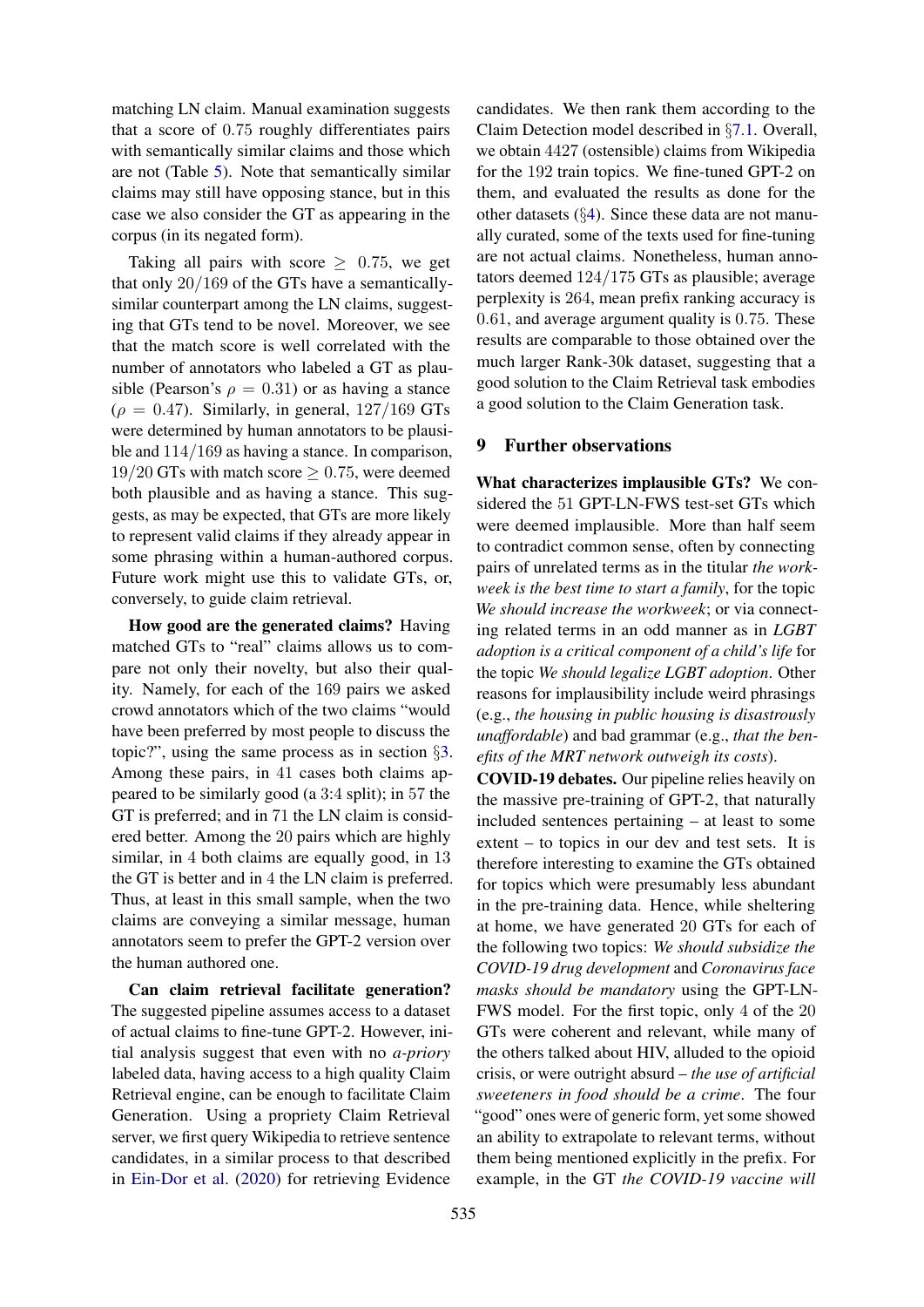<span id="page-8-1"></span>

| <b>Generated claim</b>                              | <b>Matched claim</b>                                  | <b>Score</b> |
|-----------------------------------------------------|-------------------------------------------------------|--------------|
| natural gas has positive effects on the environment | natural gas can have a negative environmental effect  | 0.85         |
| alternative medicine could be a good option for     | alternative medicine could be useful                  | 0.76         |
| some patients                                       |                                                       |              |
| the lottery could drive away investment             | lottery could be a significant source of revenue      | 0.75         |
| lower retirement ages would promote more            | a higher minimum retirement age would lead to people  | 0.74         |
| long-term job stability                             | working longer translating in greater economic output |              |

Table 5: Examples of matching of generated claims to manually-curated claims.

*be a very effective vaccine as compared to other vaccines*, while "COVID-19" and "vaccine" are mentioned separately in the prefix (i.e., in the first sentence of the Wikipedia page *COVID-19 drug development*), the term "COVID-19 vaccine" is not. For the second topic, 12 of the GTs are coherent and relevant, presumably because the use of face masks to prevent disease is more general, and may have have been discussed in the pre-training data. It has probably been true of previous airborne viruses that, for example, *the use of face masks is the best way to keep people safe*. Among the irrelevant GTs there is mention of other medical conditions, such as Ebola, diarrhoea and mosquito bites. The full list of GTs for these two topics, as well as 3 additional ones, are made available as part of this work.

# 10 Conclusions

We suggest a claim-generation pipeline, based on a fine-tuned GPT-2 model augmented by framing the topic, and filtered using Claim Detection tools. Results on a diverse set of 96 new topics demonstrate the merit of our approach. As expected, fine tuning on a larger dataset of claims leads to more accurate generation. Yet, the coherency of the dataset also matters; simple merging of datasets of different flavors does not improve generation, and may even hamper it.

To evaluate the generation models we examined several measures, which roughly estimate how "good" the generated text is. But since they do so from different perspectives, they are often not consistent with one another [\(Wachsmuth et al.,](#page-10-13) [2017\)](#page-10-13). Here they were combined heuristically, but future work should explore this more rigorously.

Our work highlights some of the relations between Claim Generation, Claim Retrieval, and Claim Detection. In our pipeline, Claim Detection is used to weed out poorly-generated claims. Further, we show that Claim Retrieval is a sufficient basis – alongside a powerful language model – for building a claim generation pipeline; and that

Claim Generation may augment Claim Retrieval with additional novel claims.

Here, GPT-2 was used with a "default" setting. However, there is clearly an interesting trade-off between creativity and coherence, and balancing the two to fit an intended use case – perhaps even interactively – which we intend to explore in future research.

Finally, the claims generated by our pipeline display both subjective opinions and factual assertions. In the latter case, our initial analysis indicates that the generated claims of a factual nature are often, but certainly not always, factually true. Thus, our work highlights a new emerging front in the rapidly expanding area of fact verification – that of distinguishing valid factual statements from non–valid ones, on top of automatically generated texts.

#### 11 Ethical note

Argument generation has the potential of being misused [\(Solaiman et al.,](#page-10-10) [2019\)](#page-10-10), as it can potentially allow to automatically generate a variety of false assertions regarding a topic of interest. In addition, GPT-2 text generations have been shown to exhibit different levels of bias towards different demographics [\(Sheng et al.,](#page-10-14) [2019\)](#page-10-14). Nonetheless, the way to address these dangers is for the community to recognize and better understand the properties of such generated texts, and we hope this work provides a step forward in this direction. As, to the best of our knowledge, this is the first work leveraging GPT-2 in the context of argumentation, such work can be used to advance research in the argument generation community, by surfacing issues of such systems. Furthermore, in our setting we allow for arguments to be generated on both sides of the topic, thus if one side is misrepresented, it would be easily uncovered.

### References

<span id="page-8-0"></span>Yamen Ajjour, Milad Alshomary, Henning Wachsmuth, and Benno Stein. 2019. [Modeling frames in ar-](https://doi.org/10.18653/v1/D19-1290)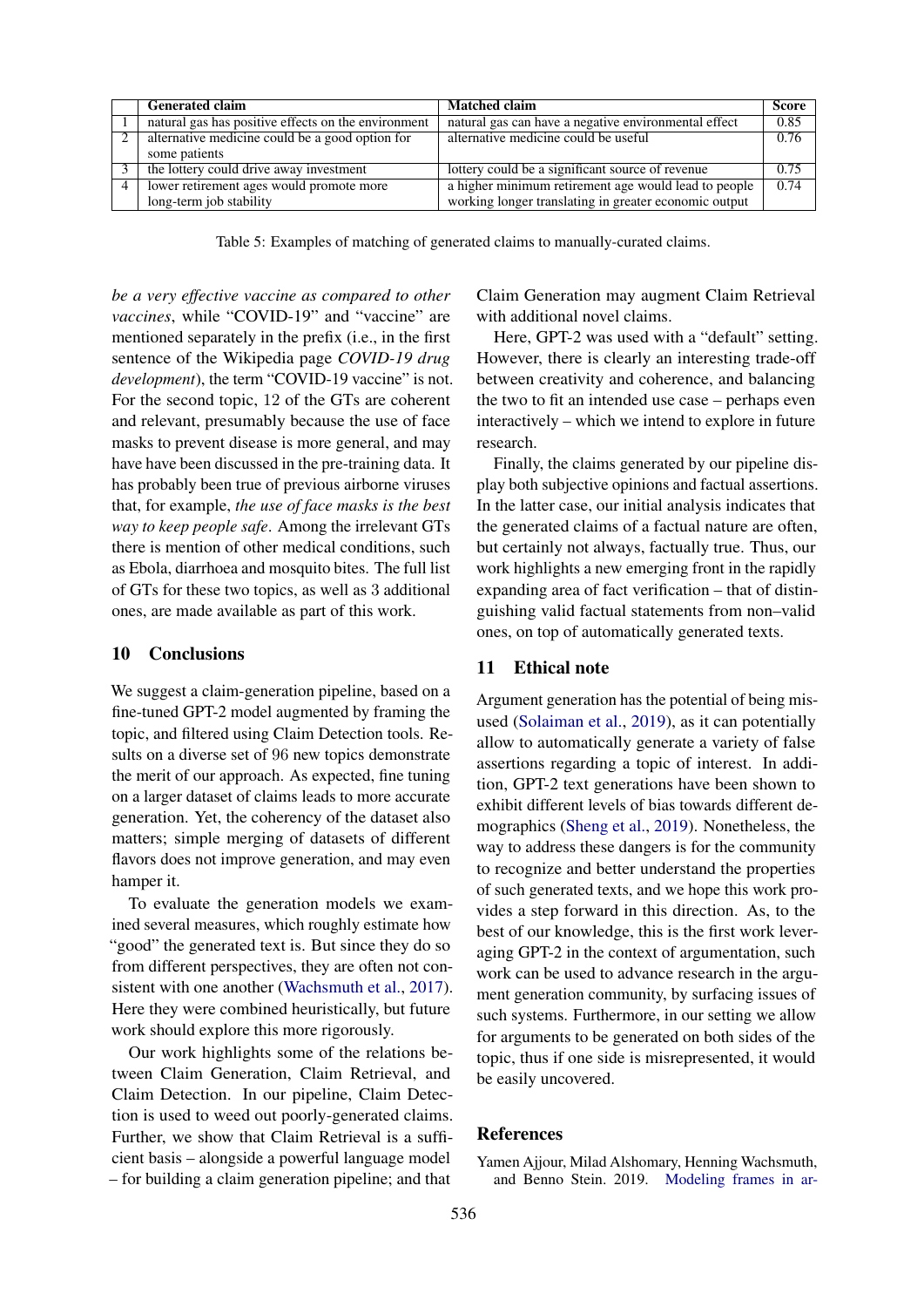[gumentation.](https://doi.org/10.18653/v1/D19-1290) In *Proceedings of the 2019 Conference on Empirical Methods in Natural Language Processing and the 9th International Joint Conference on Natural Language Processing (EMNLP-IJCNLP)*, pages 2922–2932, Hong Kong, China. Association for Computational Linguistics.

- <span id="page-9-18"></span>Ateret Anaby-Tavor, Boaz Carmeli, Esther Goldbraich, Amir Kantor, George Kour, Segev Shlomov, Naama Tepper, and Naama Zwerdling. 2019. [Not enough](http://arxiv.org/abs/1911.03118) [data? deep learning to the rescue!](http://arxiv.org/abs/1911.03118)
- <span id="page-9-14"></span>Roy Bar-Haim, Indrajit Bhattacharya, Francesco Dinuzzo, Amrita Saha, and Noam Slonim. 2017. [Stance](https://www.aclweb.org/anthology/E17-1024) [classification of context-dependent claims.](https://www.aclweb.org/anthology/E17-1024) In *Proceedings of the 15th Conference of the European Chapter of the Association for Computational Linguistics: Volume 1, Long Papers*, pages 251–261, Valencia, Spain. Association for Computational Linguistics.
- <span id="page-9-15"></span>Scott F Beers and William E Nagy. 2009. Syntactic complexity as a predictor of adolescent writing quality: Which measures? which genre? *Reading and Writing*, 22(2):185–200.
- <span id="page-9-4"></span>Yonatan Bilu, Ariel Gera, Daniel Hershcovich, Benjamin Sznajder, Dan Lahav, Guy Moshkowich, Anael Malet, Assaf Gavron, and Noam Slonim. 2019. Argument invention from first principles. In *Proceedings of the 57th Annual Meeting of the Association for Computational Linguistics*, pages 1013– 1026. Association for Computational Linguistics.
- <span id="page-9-0"></span>Yonatan Bilu and Noam Slonim. 2016. [Claim synthe](https://doi.org/10.18653/v1/P16-2085)[sis via predicate recycling.](https://doi.org/10.18653/v1/P16-2085) In *Proceedings of the 54th Annual Meeting of the Association for Computational Linguistics (Volume 2: Short Papers)*, pages 525–530, Berlin, Germany. Association for Computational Linguistics.
- <span id="page-9-16"></span>Filip Boltuzic and J. Snajder. 2014. Back up your stance: Recognizing arguments in online discussions. In *ArgMining@ACL*.
- <span id="page-9-2"></span>Giuseppe Carenini and Johanna D Moore. 2006. Generating and evaluating evaluative arguments. *Artificial Intelligence*, 170(11):925–952.
- <span id="page-9-17"></span>Daniel Cer, Mona Diab, Eneko Agirre, Inigo Lopez-Gazpio, and Lucia Specia. 2017. Semeval-2017 task 1: Semantic textual similarity-multilingual and cross-lingual focused evaluation. *Eleventh International Workshop on Semantic Evaluations*.
- <span id="page-9-13"></span>Jacob Devlin, Ming-Wei Chang, Kenton Lee, and Kristina Toutanova. 2018. Bert: Pre-training of deep bidirectional transformers for language understanding. *arXiv preprint arXiv:1810.04805*.
- <span id="page-9-9"></span>Esin Durmus, Faisal Ladhak, and Claire Cardie. 2019. [The role of pragmatic and discourse context in de](https://doi.org/10.18653/v1/D19-1568)[termining argument impact.](https://doi.org/10.18653/v1/D19-1568) In *Proceedings of the 2019 Conference on Empirical Methods in Natural Language Processing and the 9th International Joint Conference on Natural Language Processing*

*(EMNLP-IJCNLP)*, pages 5668–5678, Hong Kong, China. Association for Computational Linguistics.

- <span id="page-9-11"></span>Liat Ein-Dor, Eyal Shnarch, Lena Dankin, Alon Halfon, Benjamin Sznajder, Ariel Gera, Carlos Alzate, Martin Gleize, Leshem Choshen, Yufang Hou, et al. 2020. Corpus wide argument mining–a working solution. In *Proceedings of the Thirty-Fourth AAAI Conference on Artificial Intelligence*.
- <span id="page-9-3"></span>Roxanne El Baff, Henning Wachsmuth, Khalid Al Khatib, Manfred Stede, and Benno Stein. 2019. [Computational argumentation synthesis as a lan](https://doi.org/10.18653/v1/W19-8607)[guage modeling task.](https://doi.org/10.18653/v1/W19-8607) In *Proceedings of the 12th International Conference on Natural Language Generation*, pages 54–64, Tokyo, Japan. Association for Computational Linguistics.
- <span id="page-9-1"></span>Angela Fan, Mike Lewis, and Yann Dauphin. 2018. [Hi](https://doi.org/10.18653/v1/P18-1082)[erarchical neural story generation.](https://doi.org/10.18653/v1/P18-1082) In *Proceedings of the 56th Annual Meeting of the Association for Computational Linguistics (Volume 1: Long Papers)*, pages 889–898, Melbourne, Australia. Association for Computational Linguistics.
- <span id="page-9-10"></span>Shai Gretz, Roni Friedman, Edo Cohen-Karlik, Assaf Toledo, Dan Lahav, Ranit Aharonov, and Noam Slonim. 2020. A large-scale dataset for argument quality ranking: Construction and analysis. In *Proceedings of the Thirty-Fourth AAAI Conference on Artificial Intelligence*.
- <span id="page-9-5"></span>Christopher Hidey and Kathy McKeown. 2019. [Fixed](https://doi.org/10.18653/v1/N19-1174) [that for you: Generating contrastive claims with se](https://doi.org/10.18653/v1/N19-1174)[mantic edits.](https://doi.org/10.18653/v1/N19-1174) In *Proceedings of the 2019 Conference of the North American Chapter of the Association for Computational Linguistics: Human Language Technologies, Volume 1 (Long and Short Papers)*, pages 1756–1767, Minneapolis, Minnesota. Association for Computational Linguistics.
- <span id="page-9-12"></span>Ari Holtzman, Jan Buys, Li Du, Maxwell Forbes, and Yejin Choi. 2019. [The curious case of neural text](http://arxiv.org/abs/1904.09751) [degeneration.](http://arxiv.org/abs/1904.09751)
- <span id="page-9-6"></span>Xinyu Hua, Zhe Hu, and Lu Wang. 2019. [Argument](https://doi.org/10.18653/v1/P19-1255) [generation with retrieval, planning, and realization.](https://doi.org/10.18653/v1/P19-1255) In *Proceedings of the 57th Annual Meeting of the Association for Computational Linguistics*, pages 2661–2672, Florence, Italy. Association for Computational Linguistics.
- <span id="page-9-7"></span>Xinyu Hua and Lu Wang. 2018. [Neural argument](https://doi.org/10.18653/v1/P18-1021) [generation augmented with externally retrieved evi](https://doi.org/10.18653/v1/P18-1021)[dence.](https://doi.org/10.18653/v1/P18-1021) In *Proceedings of the 56th Annual Meeting of the Association for Computational Linguistics (Volume 1: Long Papers)*, pages 219–230, Melbourne, Australia. Association for Computational Linguistics.
- <span id="page-9-8"></span>Nitish Shirish Keskar, Bryan McCann, Lav R Varshney, Caiming Xiong, and Richard Socher. 2019. Ctrl: A conditional transformer language model for controllable generation. *arXiv preprint arXiv:1909.05858*.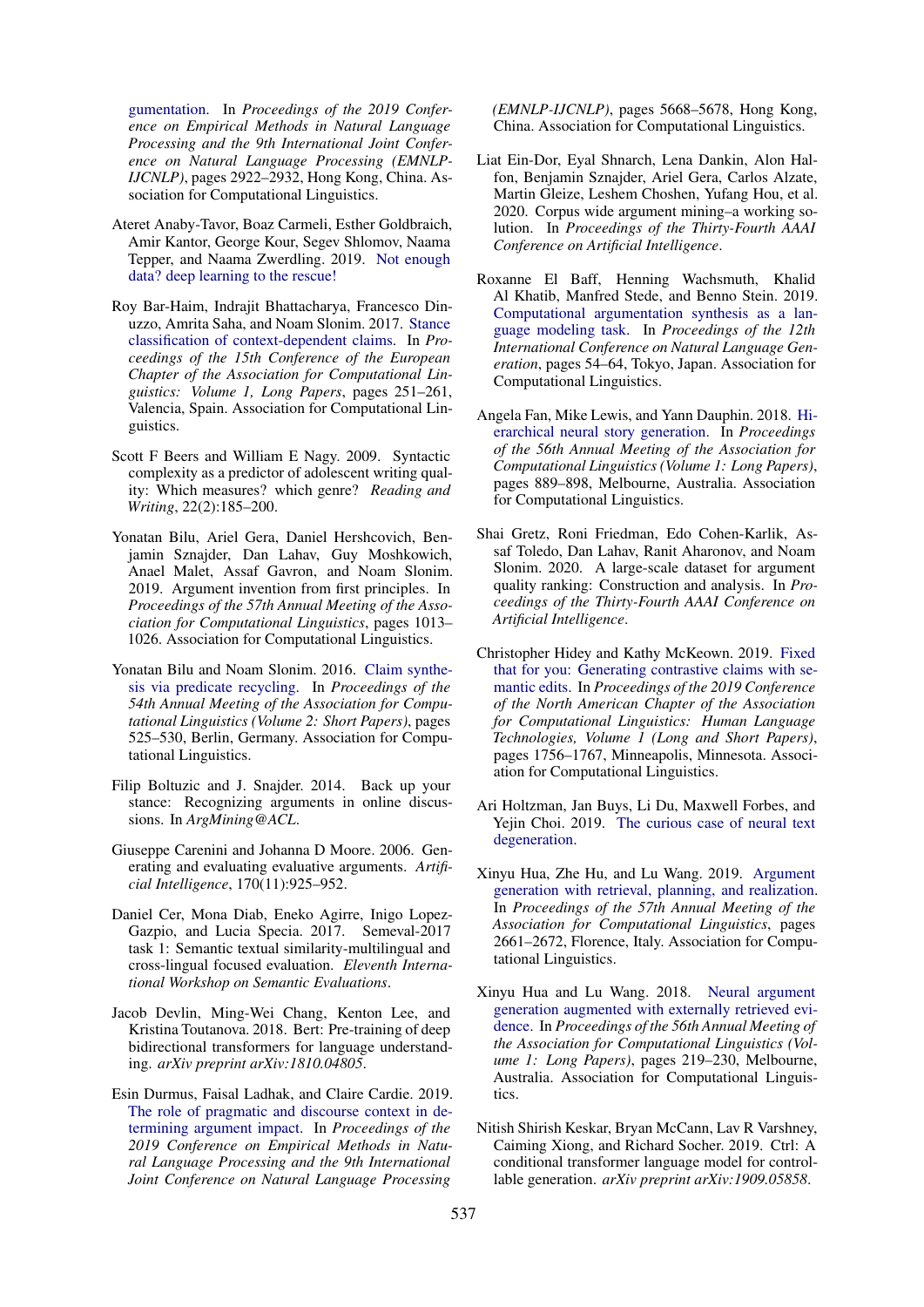- <span id="page-10-11"></span>Ran Levy, Yonatan Bilu, Daniel Hershcovich, Ehud Aharoni, and Noam Slonim. 2014. [Context depen](https://www.aclweb.org/anthology/C14-1141)[dent claim detection.](https://www.aclweb.org/anthology/C14-1141) In *Proceedings of COLING 2014, the 25th International Conference on Computational Linguistics: Technical Papers*, pages 1489– 1500, Dublin, Ireland. Dublin City University and Association for Computational Linguistics.
- <span id="page-10-5"></span>Matan Orbach, Yonatan Bilu, Ariel Gera, Yoav Kantor, Lena Dankin, Tamar Lavee, Lili Kotlerman, Shachar Mirkin, Michal Jacovi, Ranit Aharonov, and Noam Slonim. 2019. [A dataset of general-purpose rebuttal.](https://doi.org/10.18653/v1/D19-1561) In *Proceedings of the 2019 Conference on Empirical Methods in Natural Language Processing and the 9th International Joint Conference on Natural Language Processing (EMNLP-IJCNLP)*, pages 5591– 5601, Hong Kong, China. Association for Computational Linguistics.
- <span id="page-10-0"></span>Alec Radford, Jeffrey Wu, Rewon Child, David Luan, Dario Amodei, and Ilya Sutskever. 2019. Language models are unsupervised multitask learners. *OpenAI Blog*, 1(8):9.
- <span id="page-10-3"></span>Paul Reisert, Naoya Inoue, Naoaki Okazaki, and Kentaro Inui. 2015. A computational approach for generating toulmin model argumentation. In *Proceedings of the 2nd Workshop on Argumentation Mining*, pages 45–55.
- <span id="page-10-7"></span>Ruty Rinott, Lena Dankin, Carlos Alzate Perez, Mitesh M. Khapra, Ehud Aharoni, and Noam Slonim. 2015. [Show me your evidence - an au](https://doi.org/10.18653/v1/D15-1050)[tomatic method for context dependent evidence de](https://doi.org/10.18653/v1/D15-1050)[tection.](https://doi.org/10.18653/v1/D15-1050) In *Proceedings of the 2015 Conference on Empirical Methods in Natural Language Processing*, pages 440–450, Lisbon, Portugal. Association for Computational Linguistics.
- <span id="page-10-6"></span>Benjamin Schiller, Johannes Daxenberger, and Iryna Gurevych. 2020. Aspect-controlled neural argument generation. *arXiv preprint arXiv:2005.00084*.
- <span id="page-10-14"></span>Emily Sheng, Kai-Wei Chang, Premkumar Natarajan, and Nanyun Peng. 2019. [The woman worked as](https://doi.org/10.18653/v1/D19-1339) [a babysitter: On biases in language generation.](https://doi.org/10.18653/v1/D19-1339) In *Proceedings of the 2019 Conference on Empirical Methods in Natural Language Processing and the 9th International Joint Conference on Natural Language Processing, EMNLP-IJCNLP 2019, Hong Kong, China, November 3-7, 2019*, pages 3405– 3410. Association for Computational Linguistics.
- <span id="page-10-8"></span>Ilya Shnayderman, Liat Ein-Dor, Yosi Mass, Alon Halfon, Benjamin Sznajder, Artem Spector, Yoav Katz, Dafna Sheinwald, Ranit Aharonov, and Noam Slonim. 2019. [Fast end-to-end wikification.](http://arxiv.org/abs/1908.06785)
- <span id="page-10-10"></span>Irene Solaiman, Miles Brundage, Jack Clark, Amanda Askell, Ariel Herbert-Voss, Jeff Wu, Alec Radford, Gretchen Krueger, Jong Wook Kim, Sarah Kreps, Miles McCain, Alex Newhouse, Jason Blazakis, Kris McGuffie, and Jasmine Wang. 2019. [Release](http://arxiv.org/abs/1908.09203) [strategies and the social impacts of language mod](http://arxiv.org/abs/1908.09203)[els.](http://arxiv.org/abs/1908.09203)
- <span id="page-10-12"></span>Christian Stab, Tristan Miller, Benjamin Schiller, Pranav Rai, and Iryna Gurevych. 2018. [Cross](https://doi.org/10.18653/v1/D18-1402)[topic argument mining from heterogeneous sources.](https://doi.org/10.18653/v1/D18-1402) In *Proceedings of the 2018 Conference on Empirical Methods in Natural Language Processing*, pages 3664–3674, Brussels, Belgium. Association for Computational Linguistics.
- <span id="page-10-13"></span>Henning Wachsmuth, Nona Naderi, Ivan Habernal, Yufang Hou, Graeme Hirst, Iryna Gurevych, and Benno Stein. 2017. [Argumentation quality assess](https://doi.org/10.18653/v1/P17-2039)[ment: Theory vs. practice.](https://doi.org/10.18653/v1/P17-2039) In *Proceedings of the 55th Annual Meeting of the Association for Computational Linguistics (Volume 2: Short Papers)*, pages 250–255, Vancouver, Canada. Association for Computational Linguistics.
- <span id="page-10-4"></span>Henning Wachsmuth, Manfred Stede, Roxanne El Baff, Khalid Al-Khatib, Maria Skeppstedt, and Benno Stein. 2018. [Argumentation synthesis following](https://www.aclweb.org/anthology/C18-1318) [rhetorical strategies.](https://www.aclweb.org/anthology/C18-1318) In *Proceedings of the 27th International Conference on Computational Linguistics*, pages 3753–3765, Santa Fe, New Mexico, USA. Association for Computational Linguistics.
- <span id="page-10-2"></span>Douglas Walton and Thomas F Gordon. 2012. The carneades model of argument invention. *Pragmatics & Cognition*, 20(1):1–31.
- <span id="page-10-9"></span>Rowan Zellers, Ari Holtzman, Hannah Rashkin, Yonatan Bisk, Ali Farhadi, Franziska Roesner, and Yejin Choi. 2019. [Defending against neural fake](http://papers.nips.cc/paper/9106-defending-against-neural-fake-news.pdf) [news.](http://papers.nips.cc/paper/9106-defending-against-neural-fake-news.pdf) In H. Wallach, H. Larochelle, A. Beygelzimer, F. d'Alché Buc, E. Fox, and R. Garnett, editors, *Advances in Neural Information Processing Systems 32*, pages 9054–9065. Curran Associates, Inc.
- <span id="page-10-1"></span>Ingrid Zukerman, Richard McConachy, and Kevin B Korb. 1998. Bayesian reasoning in an abductive mechanism for argument generation and analysis. In *AAAI/IAAI*, pages 833–838.

# A Examples of Labeled GTs

Tables [6](#page-11-0) and [7](#page-12-0) detail GTs generated over the test set by the two models. Each table details two GTs which were labeled implausible, two that were labeled as plausible but lacking stance toward the topic prompt, and two that are coherent GTs for the topic.

### B Framing Claims

In an attempt to frame the GTs, we append to the topic a short sentence describing an aspect related to the claim, hypothesizing that adding a concrete aspect will guide the generation process in that direction. We consider the aspects (or frames) appearing  $\geq 100$  times in the dataset of [Ajjour et al.](#page-8-0) [\(2019\)](#page-8-0), and manually map each aspect to a related list of Wikipedia pages. Using Wikification, we keep in the training set only claims that reference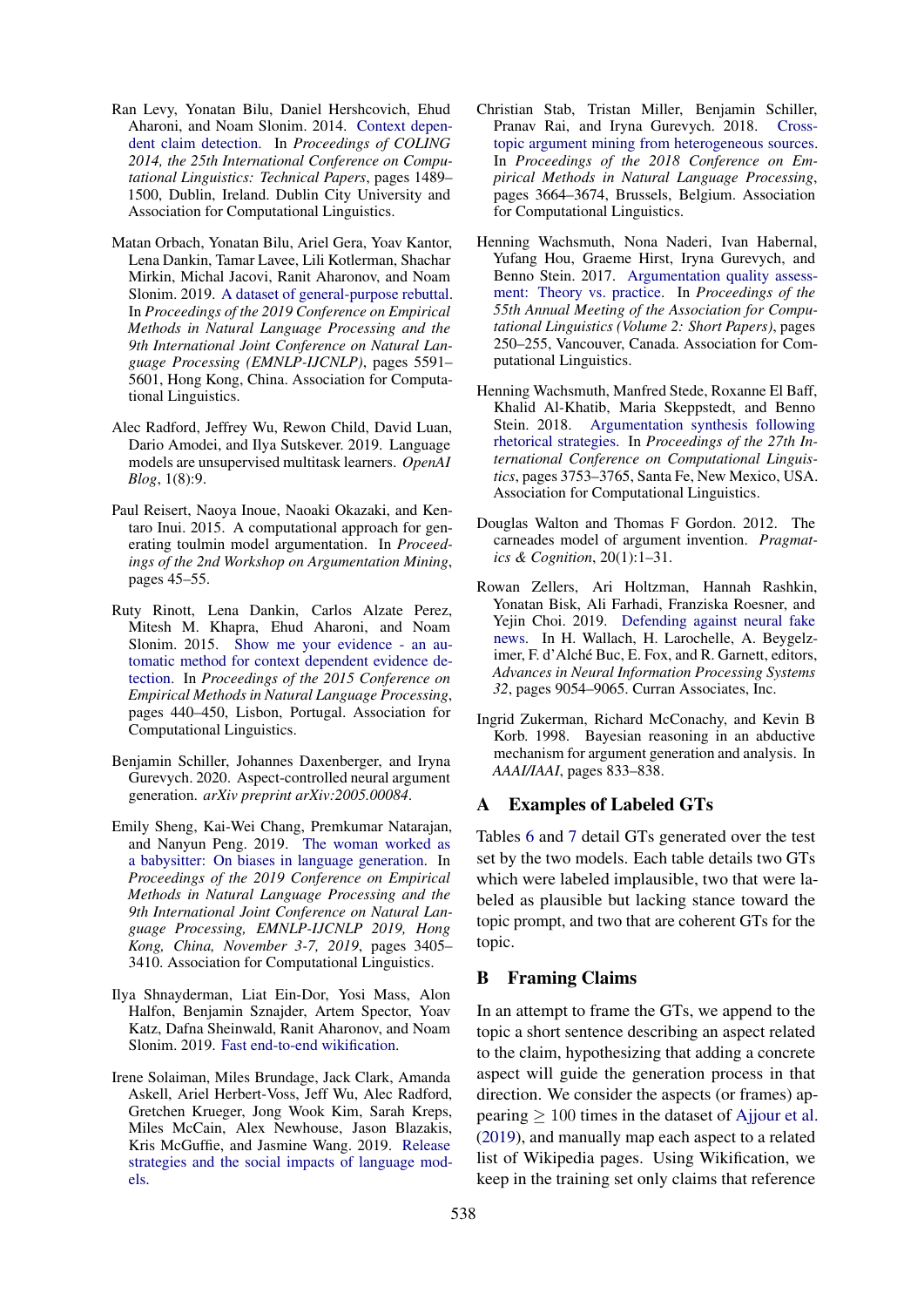<span id="page-11-0"></span>

| <b>Topic</b>              | GT                                                                    | Label         | <b>Comment</b>                                                                                                 |
|---------------------------|-----------------------------------------------------------------------|---------------|----------------------------------------------------------------------------------------------------------------|
| We should close landfills | landfills are not a sustainable way to fund                           | implausible   | The text is coherent. However, landfills were never in-                                                        |
|                           | the nation's health                                                   |               | tended to provide revenue that will somehow contribute<br>to health funds, which makes this claim implausible. |
| Criticism of the Iraq War | the Iraq War is a costly and costly mis-                              | implausible   | The odd repetition of the term "costly" is why this claim                                                      |
| is justified              | take                                                                  |               | is considered implausible.                                                                                     |
| We should nationalize the | The health care sector is one of the                                  | no stance     | The claim is praising the effects of the health care indus-                                                    |
| health care industry      | fastest growth sectors of the economy.                                |               | try on the economy, thus suggesting to keep things as                                                          |
|                           |                                                                       |               | they are. However, it could be also interpreted as some-                                                       |
|                           |                                                                       |               | thing that governments could profit from, thus suggest-<br>ing to support the topic.                           |
| abandon<br>We<br>should   | The Valentine's Day holiday is one of                                 | no stance     | The attitude towards Valientine's Day can be understood                                                        |
| Valentine's day           | the most misunderstood and misused hol-                               |               | as negative, as it is misunderstood, or as positive, as                                                        |
|                           | idays.                                                                |               | something that should be actually getting better respect                                                       |
|                           |                                                                       |               | from the public. In addition, the use of the verb "mis-                                                        |
|                           |                                                                       |               | used" is rather <i>misused</i> in this context. Either way, there                                              |
|                           |                                                                       |               | is no clear stance towards abandoning it.                                                                      |
| We should disband the     | the United Nations Security Council is                                | plausible and |                                                                                                                |
| United Nations Security   | an essential forum for maintaining the                                | has stance    |                                                                                                                |
| Council                   | international community's collective ef-                              |               |                                                                                                                |
| subsidize<br>should<br>We | forts to fight terrorism<br>the introduction of regional mass transit | plausible and |                                                                                                                |
| transportation<br>network | networks in the country will help boost                               | has stance    |                                                                                                                |
| companies                 | economic growth, provide enhanced fuel                                |               |                                                                                                                |
|                           | efficiency and reduce the use of private                              |               |                                                                                                                |
|                           | vehicles                                                              |               |                                                                                                                |

Table 6: Examples of GTs generated by GPT-LN-FWS on the test set.

at least one of these Wikipedia pages. Finally, we manually phrase each aspect as a framing sentence, e.g., *Consider how this relates to the economy* for the *Economy* aspect, and append it to the topic separated by a delimiter.

For evaluation, we generated 15 GTs per aspect per topic. We compared the results to the GPT-LN and GPT-Rank models, using the same measures as described in the main text. Doing an internal manual assessment of a sample of 40 GTs for each model, we found that adding aspect context did not improve the plausibility and relevance of GTs, not even when introducing heuristics to detect aspects that are more relevant to the topic. A possible explanation for this is that the selection of appropriate aspects should be handled more carefully (e.g., as in [Schiller et al.](#page-10-6) [\(2020\)](#page-10-6)). Such an approach is beyond the scope of this work, and we leave it for future work.

### C Using Claim Detection to Rank GTs

When constructing our pipeline, we examined 3 models for ranking GTs according to their coherence and relevance, concluding that the Claim Detection (CD) model is most successful. This model is obtained by fine-tuning BERT on a similar dataset to what was used to fine-tune GPT-LN (the main difference is that the data used to finetune BERT included also negative examples from the same corpus), thus reminiscent of bootstrapping. Indeed, this method of using a classifier finetuned on the same data as GPT-2 to filter generated

samples has already proven to be effective in the context of augmenting low-resource datasets with generated texts [\(Anaby-Tavor et al.,](#page-9-18) [2019\)](#page-9-18).

# D Lists of topics

#### D.1 List of dev set topics

We should legalize doping in sport We should protect endangered species We should legalize insider trading We should lower the drinking age We should abolish temporary employment We should ban free newspapers We should abolish the US Electoral College We should ban lotteries We should legalize ivory trade We should further exploit green technology We should ban abortions We should further exploit geothermal energy We should raise the retirement age We should ban alternative medicine We should subsidize public service broadcasters We should abolish term limits We should abandon Gmail We should not subsidize single parents We should introduce school vouchers Prenatal diagnosis should be mandatory We should prohibit tower blocks We should increase airport racial profiling in the United States We should increase international volunteering We should subsidize the human mission to Mars The use of AI should be abandoned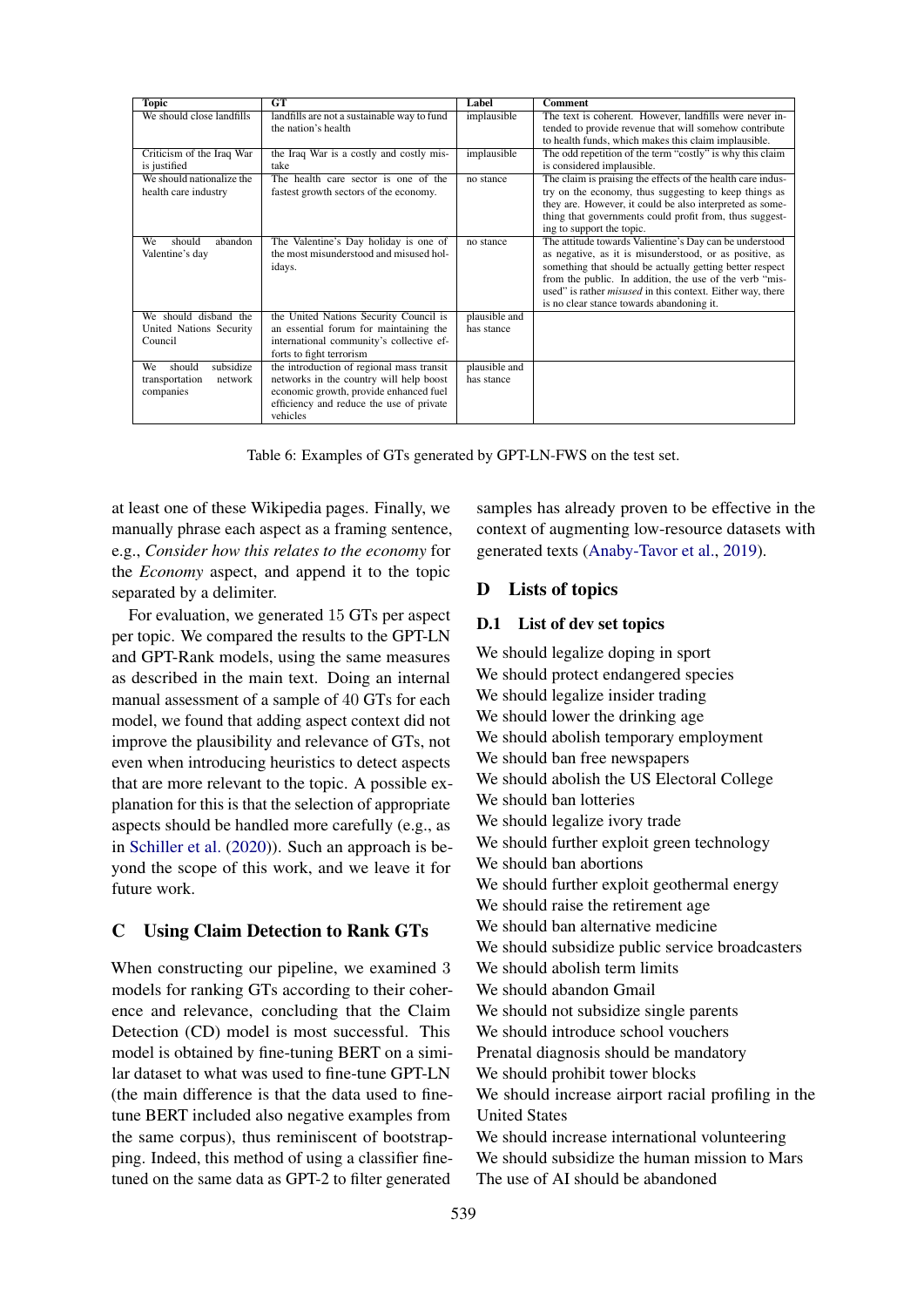<span id="page-12-0"></span>

| <b>Topic</b>              | GT                                                                                      | Label                       | <b>Comment</b>                                                                                                     |
|---------------------------|-----------------------------------------------------------------------------------------|-----------------------------|--------------------------------------------------------------------------------------------------------------------|
| We should ban alcohol     | alcohol advertising is a form of harass-                                                | implausible                 | The text is coherent, and for many topics saying that                                                              |
| advertising               | ment towards those who may be a heavy                                                   |                             | something is a harassment to the point of violating ba-                                                            |
|                           | drinker/drinker. it goes against the most                                               |                             | sic human rights is often a plausible argument. But say-                                                           |
|                           | basic human rights.                                                                     |                             | ing that alcohol advertising is a harassment of drinkers                                                           |
|                           |                                                                                         |                             | doesn't make enough sense to be a plausible argument.                                                              |
| We should abolish com-    | competition laws are unfair to those who                                                | implausible                 | Here, too, the text is coherent. However, while it's not                                                           |
| petition laws             | don't have the money to hire a lawyer to                                                |                             | clear why competition laws make lawyers more expen-                                                                |
|                           | get away with murder.                                                                   |                             | sive (usually competition drives prices down), the argu-<br>ment in implausible because getting away with muder is |
|                           |                                                                                         |                             | not something people are likely to argue for.                                                                      |
| We should disband the     | The United Nations system should be re-                                                 | no stance                   | Calling for a reform can be taken as an alterntive to dis-                                                         |
| United Nations Security   | formed to ensure that the council serv-                                                 |                             | banding, interpreting the claim as contesting the topic.                                                           |
| Council                   | ing as the ultimate check on the world is                                               |                             | Alternatively, it can be seen as critical of UNSC, and as                                                          |
|                           | a more efficient mechanism to deal with                                                 |                             | milder policy in the same venue as disbanding.                                                                     |
|                           | global issues.                                                                          |                             |                                                                                                                    |
| We should increase the    | telemarketing can be a effective means                                                  | no stance                   | The claim is plausible, but it's not relevant to the topic                                                         |
| use of telemedicine       | of marketing products and conducting re-                                                |                             | - it talks about telemarketing instead of telemedicine.                                                            |
|                           | search                                                                                  |                             | This is probably due to telemarketing appearing in the                                                             |
|                           |                                                                                         |                             | training set.                                                                                                      |
| We should disband the     | we should not dissolve the united nations                                               | plausible and               |                                                                                                                    |
| United Nations Security   | security council because it is an impor-                                                | has stance                  |                                                                                                                    |
| Council                   | tant forum to address global issues such                                                |                             |                                                                                                                    |
|                           | as how to deal with unique situations                                                   |                             |                                                                                                                    |
|                           | involving nuclear war, natural disasters,                                               |                             |                                                                                                                    |
|                           | and the like.                                                                           |                             |                                                                                                                    |
| Flu vaccination should be | mandatory vaccination is a good thing. it                                               | plausible and<br>has stance |                                                                                                                    |
| mandatory                 | keeps kids safe and ensures that those in<br>the most need of protection are protected. |                             |                                                                                                                    |
|                           | it can help provide a stronger immune                                                   |                             |                                                                                                                    |
|                           | system to fight disease and protect them                                                |                             |                                                                                                                    |
|                           | from harmful situations.                                                                |                             |                                                                                                                    |
|                           |                                                                                         |                             |                                                                                                                    |

Table 7: Examples of GTs generated by GPT-Rank on the test set.

We should fight for Palestinian independence We should further exploit natural gas We should abandon democracy We should ban fishing We should ban gratuities We should increase government regulation Community service should be mandatory We should further exploit solar energy Tattoos should be banned We should support a phase-out of lightweight plastic bags

# D.2 List of test set topics

We should end the use of solitary confinement We should disband the United Nations Security Council We should end the use of mass surveillance Child labor should be legalized We should cancel the pledge of allegiance to the flag We should ban multi-level marketing We should adopt environmental justice We should ban media conglomerates We should end the use of traffic enforcement cameras

We should introduce a national identity card We should subsidize transportation network companies

We should ban burqas We should ban conversion therapy We should introduce the alternative vote Force-feeding should be banned We should abandon tabloid journalism We should legalize LGBT adoption We should abandon Twitter We should abandon chain stores We should further exploit mixed-use development We should subsidize open access journals We should end child benefits We should increase the use of telemedicine We should abandon the sexual revolution We should adopt polyamory We should end the use of bailouts Begging should be banned We should adopt catholicism We should abolish credit scores We should fight environmental degradation We should increase environmental protection Flu vaccination should be mandatory We should close landfills We should further exploit filibusters Minority groups should be protected

# D.3 Annotation Task Guidelines

Figures [1-](#page-14-0)[6](#page-16-0) present the guidelines for the plausibility, stance and factual vs. opinion annotation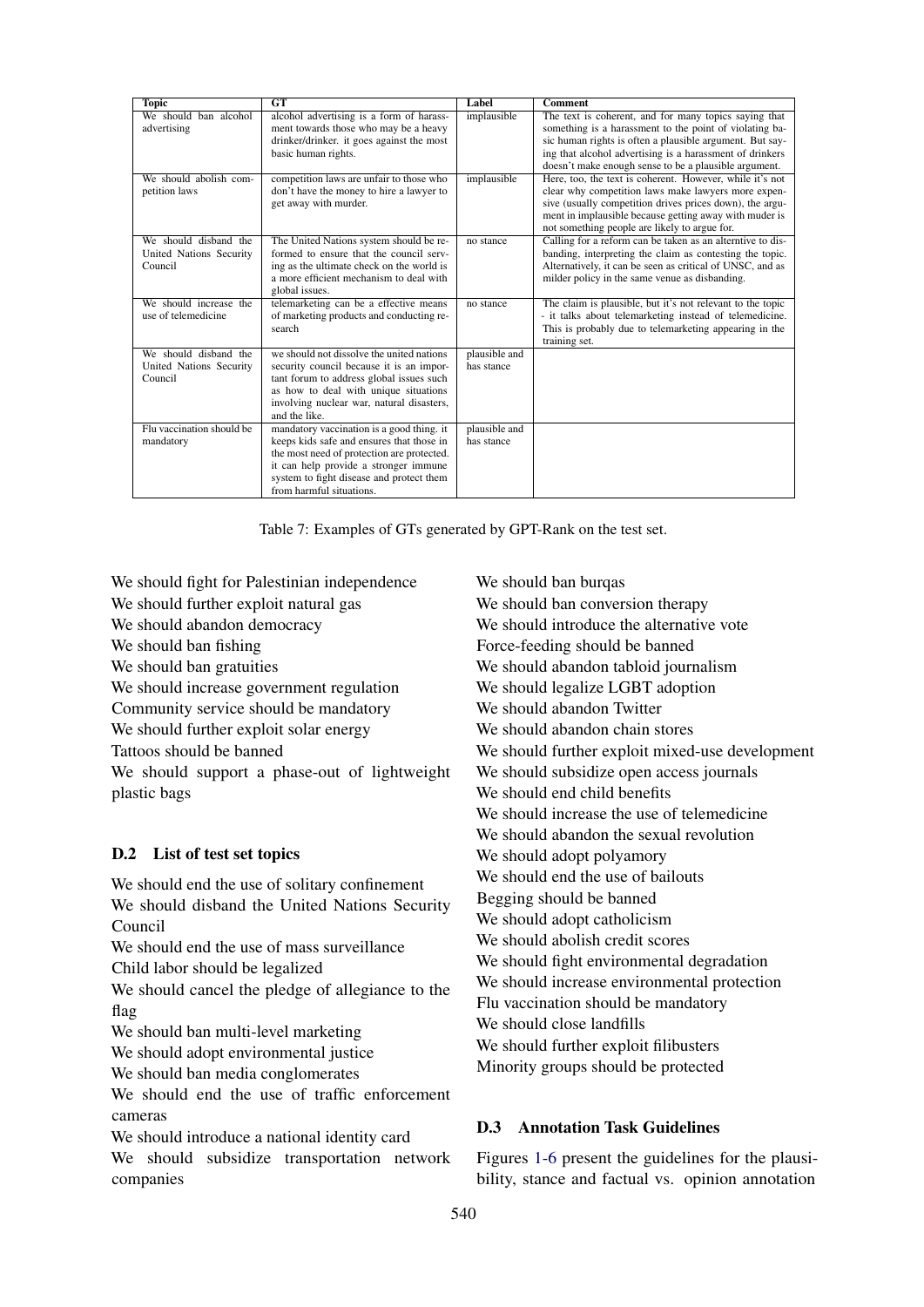tasks, as appearing in the Appen crowd-sourcing platform.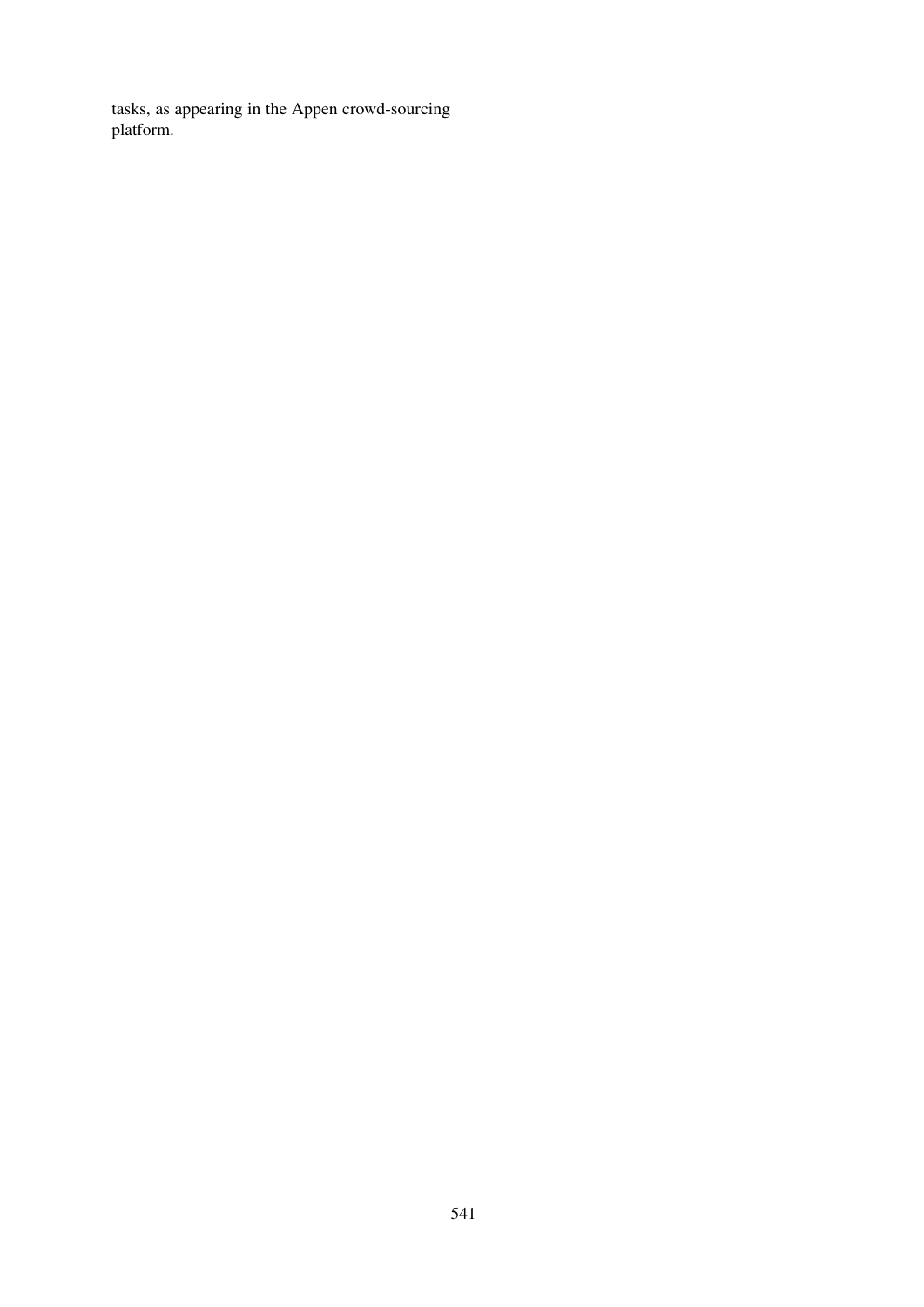#### Figure 1: Guidelines for the plausibility annotation task.

#### <span id="page-14-0"></span>Overview

In the following task, you need to determine for each short text, is it a statement that a human will plausibly make. You may consider criteria such as grammar,<br>clarity, "common sense" knowledge, etc.

#### **Examples**

Toyt: the envernment funding for conotic testing herause it is on such a hugo henofit

No - the text is not grammatically clear.

Text: since background checks are only looking for known dangerous criminals

No - this is not a grammatically complete statement - some continuation is missing.

Text: making blood donation free will help promote primary care, and improve access to primary care. No - this text does not make sense; it is not plausible for someone to discuss "making blood donation free".

Text: the high cost of owning motorcycles encourages people to take matters into their own instead

No - this text is not clear

Text: The elderly should not be encouraged to live long past the normal life expectancy. They are not healthy and expect their longevity fairly and should be given time to bring up children.

No - the second part of the text is not coherent, and the first part is also questionable

Text: the atmosphere is getting more acidic as carbon dioxide levels in the ocean are increasing, this is putting out of the water plants that we need for drinking.

No - even if the first part makes sense, the mention of plants needed for drinking does not, so this should be rejected.

Text: the right to Internet access is a basic human right

Yes - this is a coherent, sensible statement.

Text: The United Nations system as currently designed is inadequate and the lack of common-sense rules and regulations present in many international bodies makes it dysfunctional

Yes - this is a plausible statement - rules and regulations are forcing the United Nations to work in a bad way.

Text: global warming does not harm the environment

Yes - although this is probably a false claim, it is plausible that someone will make this statement.

#### Figure 2: Example of a plausibility annotation.

#### sedentary lifestyles cause heart disease, diabetes, and obesity among other issues

Is it a statement that a human will plausibly make? (required)

 $\bigcirc$  Yes

 $O$ <sub>No</sub>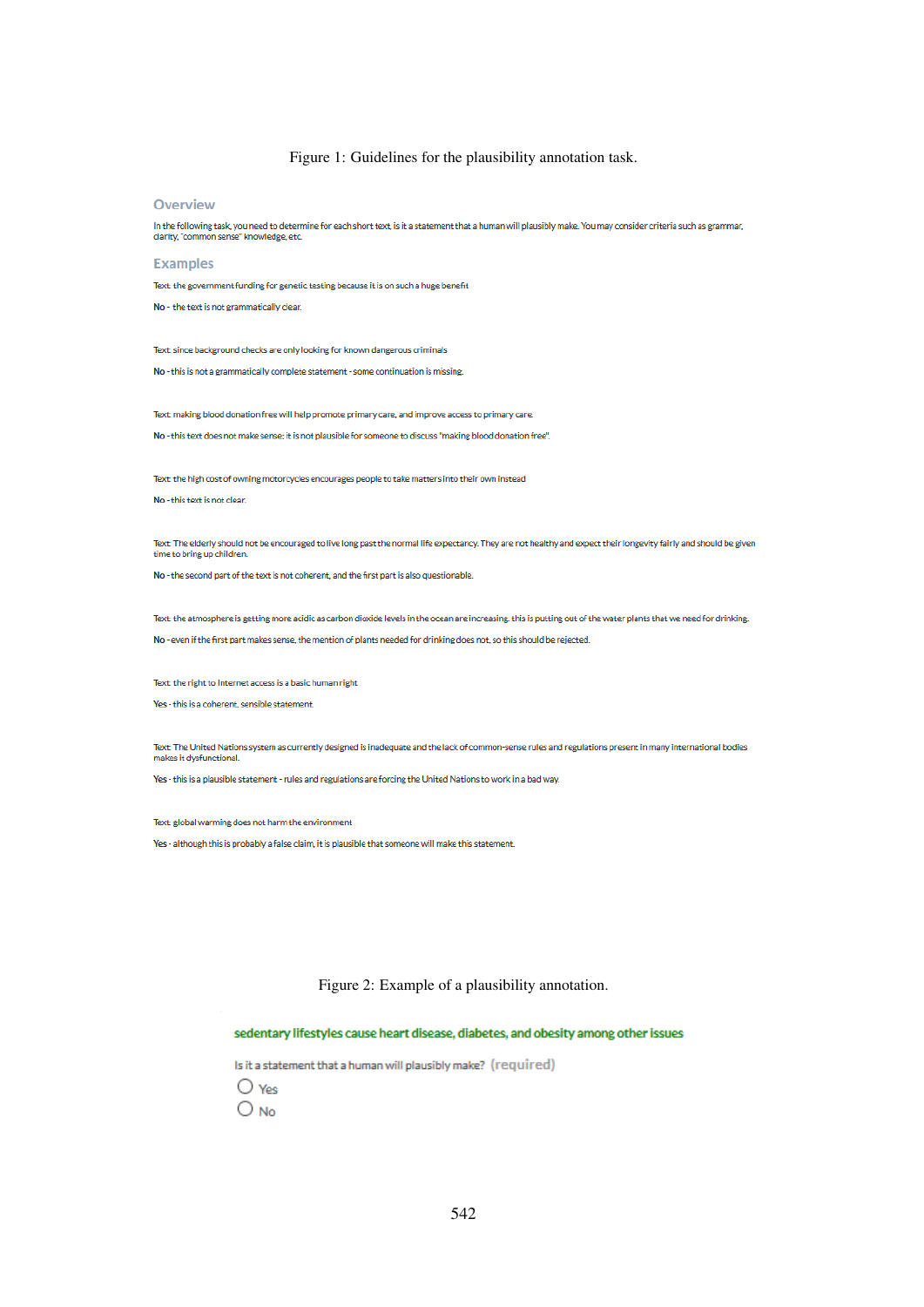Figure 3: Guidelines for the stance annotation task.

#### Overview

In the following task, you are presented with a list of statements in the context of debatable topics and are requested to determine for each statement if it supports<br>the topic ("Pro"), contests it ("Con") or does not have

Note: If the statement is not coherent, you should mark "Neither".

#### **Examples**

Topic: We should ban the sale of violent video games to minors

Statement: adolescents that play violent video games are most at-risk for violent behavior

Pro - highlighting the negative aspects of violent video games can be used to support the suggested ban.

Statement: kids playing Doom are not at a greater risk for violent behavior

Con - the statement clearly contests the suggested ban.

Statement: the Olympic Games are important for the economy of host nations

Neither - the statement does not discuss the topic.

Statement: violence in video games is a major driving force in how successful the game is

Neither - this statement, while discussing violence in video games, does not take a clear stance towards the suggested ban.

Statement: violent video games model physical aggression and they also reward players for being alert to hostile intentions and for using aggressive behavior to solve conflicts

Pro - this statement suggests that violent video games reward aggressive behavior, thus can be used to support the ban.

Statement: placing a tax on violent video games does not impede freedom of speech

Neither - this statement discusses a separate issue, taxing violent video games, instead of the issue of banning them.

#### Figure 4: Example of a stance annotation.

Topic "We should ban abortions"

#### abortion is intrinsically wrong

What is the stance of the statement towards the topic? (required)

- $\bigcirc$  Pro
- $\bigcirc$  Con
- $\bigcirc$  Neither